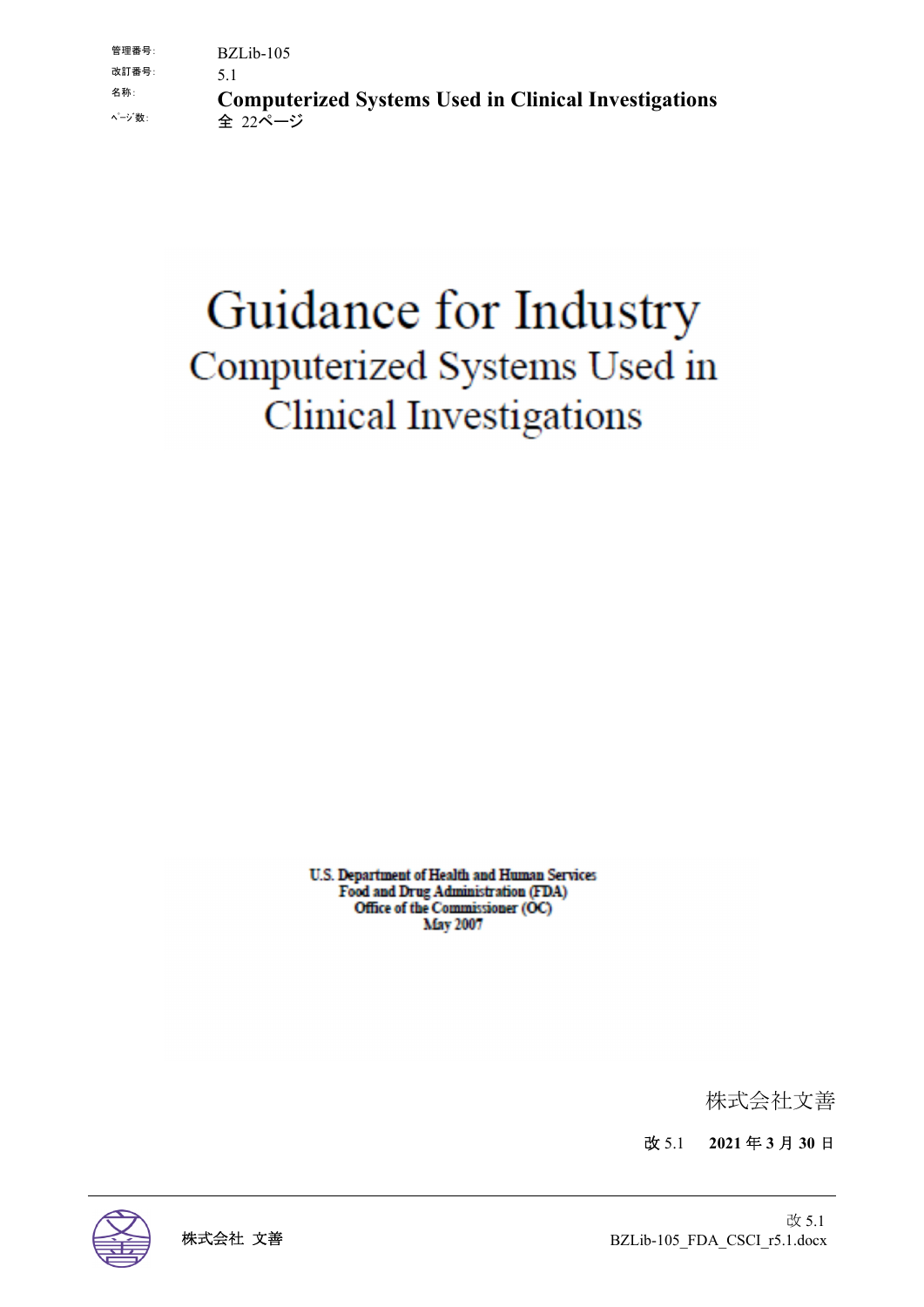本書は、FDA が発行した英語原文の和文翻訳文です。本翻訳文はアズビル株式会社にて 和文翻訳したものに対して、株式会社文善がアズビル株式会社の許諾を得て一部加筆修正 したものです。

翻訳文はできるだけ英語原文に忠実になるよう努めましたが、あくまでも英語原文を正と するものです。本書は規制の理解を補助する目的で作成したものであり、アズビル株式会 社及び株式会社文善は、翻訳文に誤りがないことについて保証いたしません。

原文の内容をご自身で必ず確認してください。アズビル株式会社及び株式会社文善は、本 書を利用したことに起因して、お客様に何らかの損害が生じたとしても、これについては 一切の責任を負いません。

本書に記載の翻訳文については、事前にアズビル株式会社及び株式会社文善の書面による 許可がある場合を除き、複製、コピーその他いかなる方法による複写、及び引用、転載も 禁止とさせていただきます。

本書に含まれる内容は、予告なしに変更されることがあります。

本書を含め、株式会社文善のサイト(https://bunzen.co.jp)では、電磁的記録・電子署名等に 関する規制やガイダンスの翻訳を掲載しています。

本書、株式会社文善のサービス等への質問、コメント等は info1@bunzen.co.jp にお寄せく ださい。

【本書の表記について】 文脈に応じ説明を補足した場合、〔 〕内にそれを記述しています。

1段落中に2箇所以上の訳注挿入があった場合、【訳注1】のように段落内のみの通し番 号を付け、段落末尾に【訳注1:】と番号を対応させて記述しています。

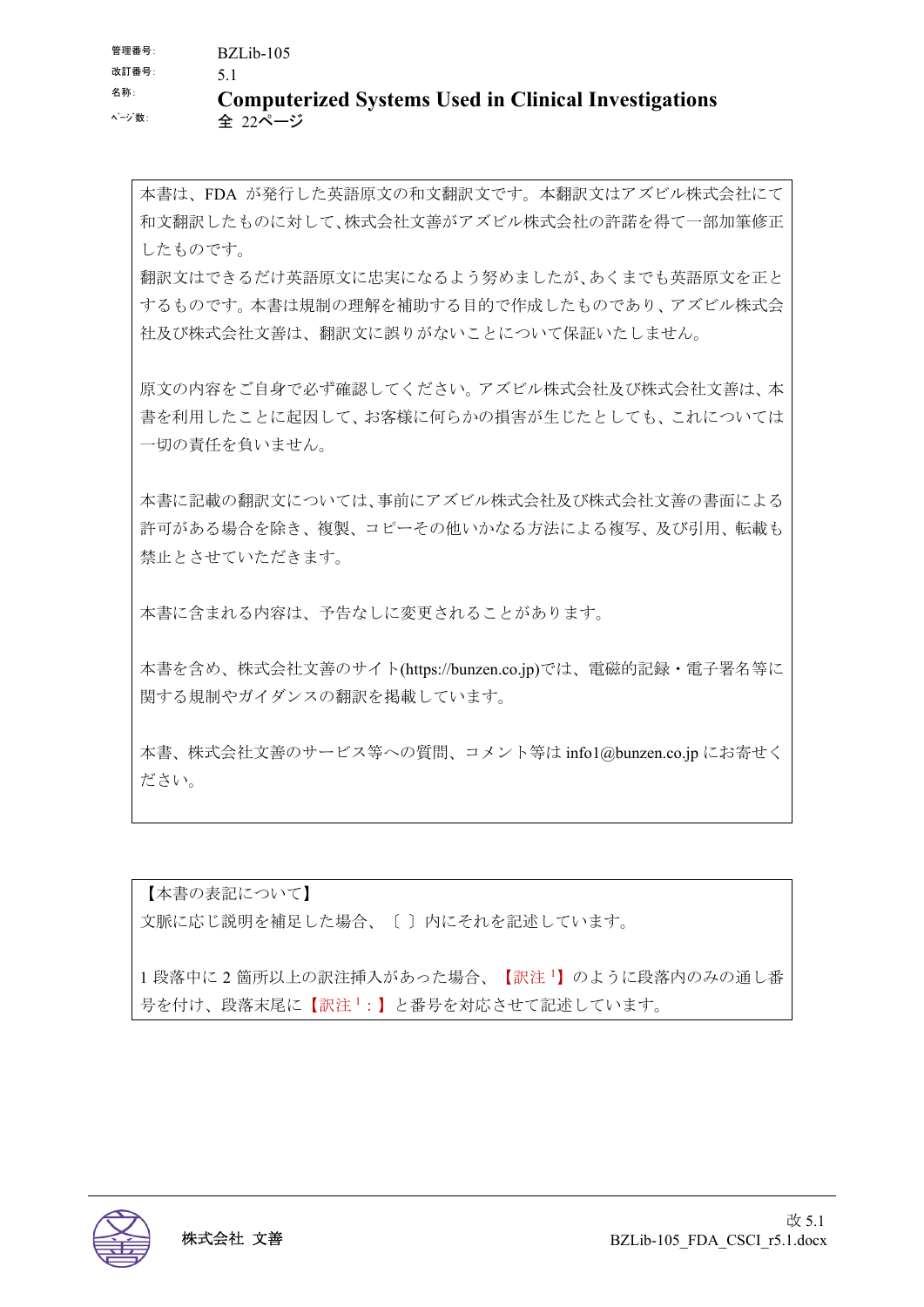# 目次

| I.               |                |  |
|------------------|----------------|--|
| П.               |                |  |
| III.             |                |  |
| IV.              |                |  |
| A.               |                |  |
| <b>B.</b>        |                |  |
| $\mathcal{C}$ .  |                |  |
| D.               |                |  |
|                  |                |  |
| $\overline{2}$ . |                |  |
|                  | 3 <sub>1</sub> |  |
| Е.               |                |  |
| F.               |                |  |
|                  | 1.             |  |
| 2.               |                |  |
| 3.               |                |  |
| 4.               |                |  |
| 5.               |                |  |
| G.               |                |  |
|                  |                |  |
|                  |                |  |
|                  |                |  |
|                  |                |  |
|                  |                |  |

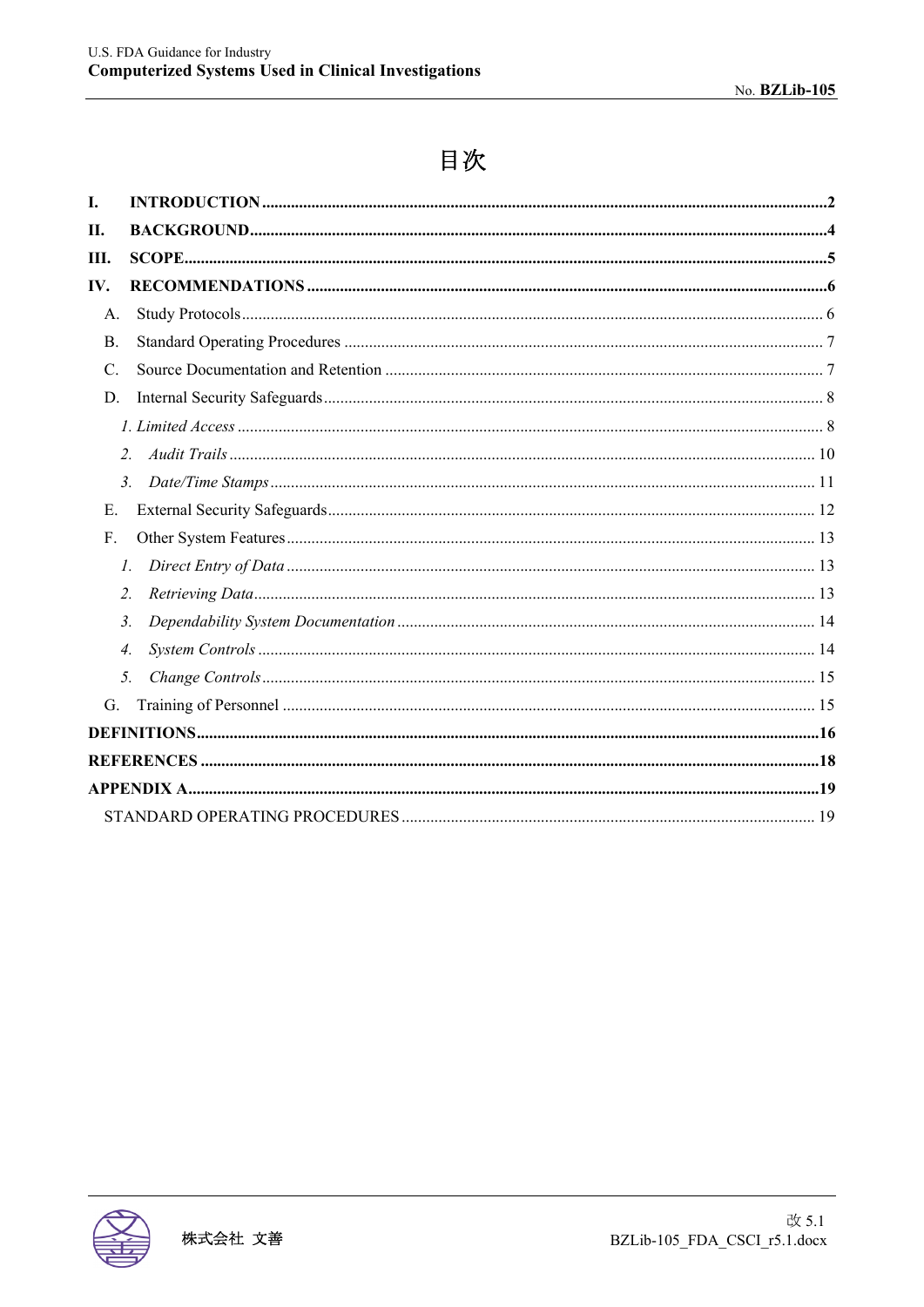# **Guidance for Industry<sup>1</sup> Computerized Systems Used in Clinical Investigations**

This guidance represents the Food and Drug Administration's (FDA's) current thinking on this topic. It does not create or confer any rights for or on any person and does not operate to bind FDA or the public. You can use an alternative approach if the approach satisfies the requirements of the applicable statutes and regulations. If you want to discuss an alternative approach, contact the FDA staff responsible for implementing this guidance. If you cannot identify the appropriate FDA staff, call the appropriate number listed on the title page of this guidance.

本ガイダンスは、表題について食品医薬品局 (FDA) の現在の考え方を示すものである。本ガ イダンスは、いかなる者に対しても権利を生じ せしめたり、権利を与えたりするものではなく、 また FDA や公衆を拘束するものではない。適用 される法令及び規制の要件を満たす限り、この ガイダンスで示された方法に代わる方法を用い てもよい。代替方法に関する相談については、 本ガイダンスの実施責任を持つ FDA スタッフ に連絡されたい。連絡すべき FDA スタッフが分 からない場合は、本ガイダンスの表紙に示す電 話番号のうち適切なところに電話されたい。

<sup>1</sup> This guidance has been prepared by the Center for Biologics Evaluation and Research, the Center for Drug Evaluation and Research, and the Center for Devices and Radiological Health at the Food and Drug Administration.

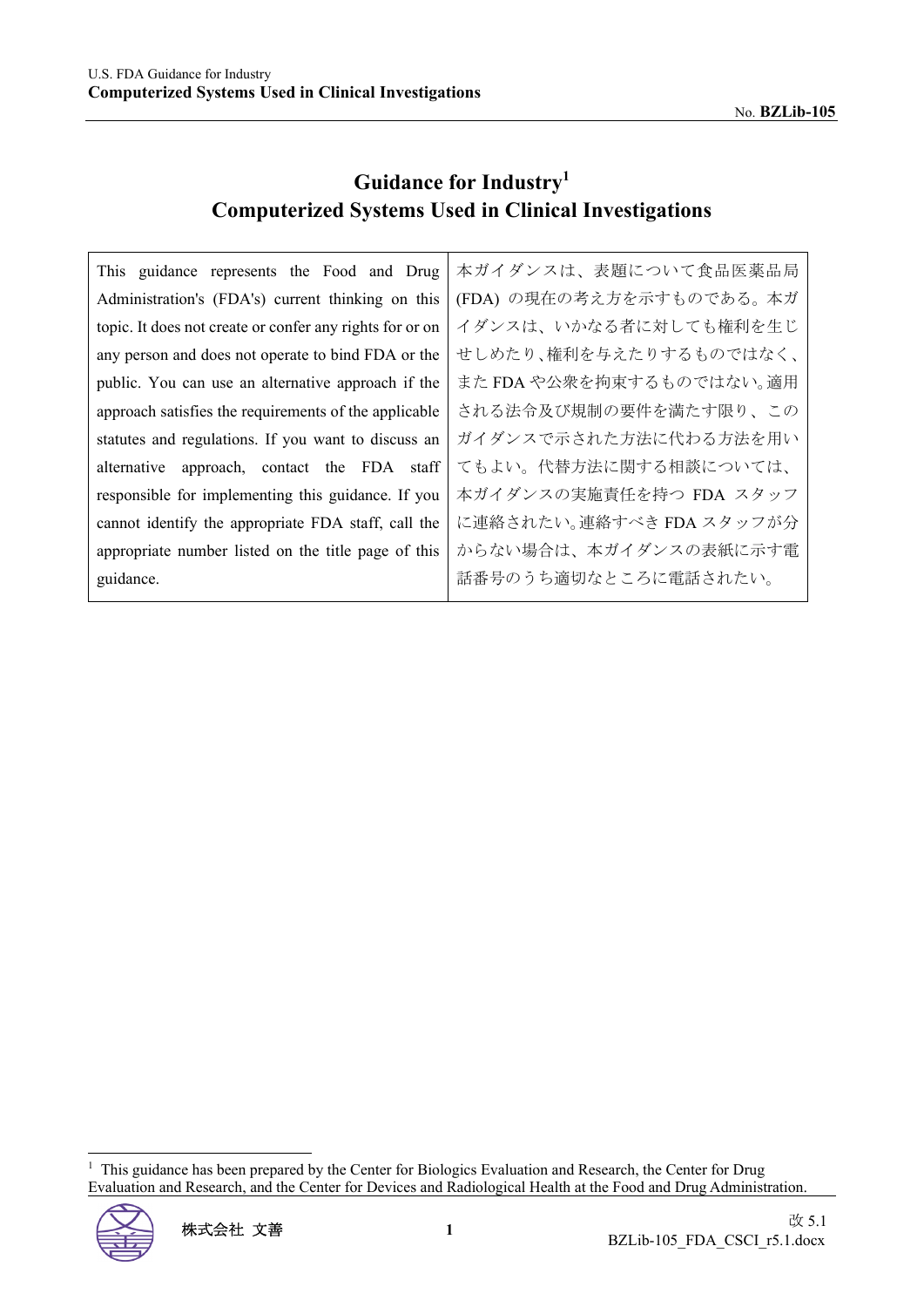#### **I. INTRODUCTION**

#### 序文

| This document provides to sponsors, contract research             | 本ガイダンスは治験依頼者、開発業務受託機関                              |
|-------------------------------------------------------------------|----------------------------------------------------|
| organizations (CROs), data management centers,                    | (CRO)、データ管理センタ、治験責任医師、及び                           |
| clinical investigators, and institutional review boards           | 治験審査委員会 (IRB) に対し、治験 <sup>【訳注1】</sup> にお           |
| (IRBs), recommendations regarding the use of                      | いてコンピュータ化システムを使用する上での                              |
| computerized systems in clinical investigations. The              | 推奨事項を示すものである。コンピュータ化シ                              |
| computerized system applies to records in electronic              | ステムは、維持管理 <sup>【訳注2】</sup> 又はFDAへの提出が              |
| form that are used to create, modify, maintain,                   | 求められている治験データの作成/修正/維持                              |
| archive, retrieve, or transmit clinical data required to          | 管理/保存/取出/伝送に使用される電子形式                              |
| be maintained, or submitted to the FDA. Because the               | の記録に使用されるものである。原データ <sup>2</sup> は、                |
| source data <sup>2</sup> are necessary for the reconstruction and | 食品添加物や着色料の安全性、                                     |
| evaluation of the study to determine the safety of food           | ● ヒト/動物用新薬 <sup>3</sup> や医療機器の安全性及                 |
| and color additives and safety and effectiveness of               | び有効性                                               |
| new human and animal drugs, <sup>3</sup> and medical devices,     | を判断することを目的とした治験の再現や評価                              |
| this guidance is intended to assist in ensuring                   | に必要であるため、本ガイダンスは電子的な原                              |
| confidence in the reliability, quality, and integrity of          | データ及び原資料 (即ち、電子記録) の信頼性、                           |
| electronic source data and source documentation (i.e.,            | 品質、及び完全性に確信がもてるようにするこ                              |
| electronic records).                                              | とを目的とする。                                           |
|                                                                   | $[$ 訳注 1 : clinical investigation, clinical trial, |
|                                                                   | clinical study、study をすべて「治験」と訳し                   |
|                                                                   | た。                                                 |
|                                                                   | 【訳注2: record を maintain することを「維持管                  |
|                                                                   | 理」、retain することを「保管」、archive するこ                    |
|                                                                   | とを「保存」と訳した。】                                       |
|                                                                   |                                                    |

<sup>3</sup> ヒト用医薬品には、生物製剤が含まれる。



<sup>&</sup>lt;sup>2</sup> Under 21 CFR 312.62(b), reference is made to records that are part of case histories as "supporting data"; the ICH E6 Good Clinical Practice consolidated guidance uses the term "source documents." For the purpose of this guidance, these terms describe the same information and have been used interchangeably.

<sup>&</sup>lt;sup>2</sup>21 CFR 312.62 (b) では case histories の一部の記録を「supporting data」と呼んでいる個所がある。ICH の E6 Good Clinical Practice consolidated guidance は「source documents」という用語を用いている。本ガイダンス においては、これらの用語は同じ意味であり、互換的に使用している。

<sup>&</sup>lt;sup>3</sup> Human drugs include biological drugs.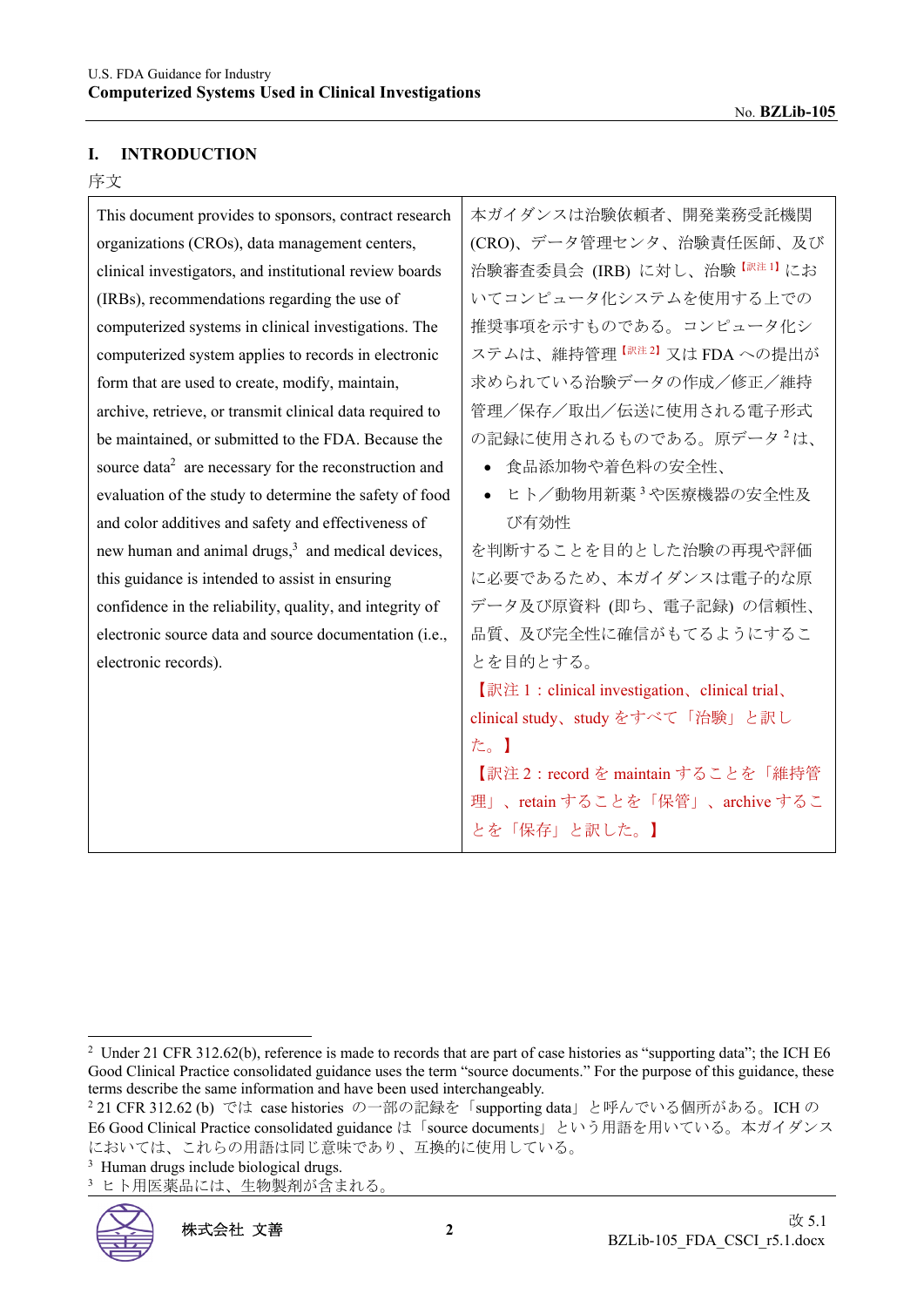| This guidance supersedes the guidance of the same<br>name dated April 1999; and supplements the guidance<br>for industry on Part 11, Electronic Records; Electronic<br>Signatures — Scope and Application and the<br>Agency's international harmonization efforts <sup>4</sup> when<br>applying these guidances to source data generated at<br>clinical study sites.                                                                 | 本ガイダンスは1999年4月付の同名のガイダン<br>ス <sup>【訳注】</sup> を置き換えるものである。また治験実施<br>施設で生成される原データに業界向けガイダン<br>$\lambda$ [Part 11, Electronic Records; Electronic<br>Signatures - Scope and Application $\&$ UN FDA $\oslash$<br>国際規制調和活動 <sup>4</sup> 〔によるガイダンス〕を適用<br>する際に、これらのガイダンスを補足するもの<br>である。<br>【訳注:同名とあるが、厳密には1999年のガイ<br>ダンスは「Computerized Systems Used in Clinical<br>Trials」であり、本ガイダンスは「Computerized<br>Systems Used in Clinical Investigations」となって<br>いる。】 |
|--------------------------------------------------------------------------------------------------------------------------------------------------------------------------------------------------------------------------------------------------------------------------------------------------------------------------------------------------------------------------------------------------------------------------------------|--------------------------------------------------------------------------------------------------------------------------------------------------------------------------------------------------------------------------------------------------------------------------------------------------------------------------------------------------------------------------------------------------------------------------------------------------------|
| FDA's guidance documents, including this guidance,<br>do not establish legally enforceable responsibilities.<br>Instead, guidances describe the Agency's current<br>thinking on a topic and should be viewed only as<br>recommendations, unless specific regulatory or<br>statutory requirements are cited. The use of the word<br>should in Agency guidances means that something is<br>suggested or recommended, but not required. | 本ガイダンスを含む FDA のガイダンスは、法的<br>強制力のある責任を生じせしめるものではな<br>い。むしろ、当該トピックに関する FDA の現在<br>の考え方を示すものであり、特定の規制や法令<br>の要件が引用されていない限りは、あくまで推<br>奨として見なすべきである。FDA がガイダンス<br>で用いる「should」という語 <sup>【訳注】</sup> は、何らかの<br>提案又は推奨を意味し、要求を示すものではな<br>$V_{0}$<br>【訳注: "should"は、「~すべきである」又は<br>「~する」と訳している。】                                                                                                                                                                |

 <sup>2003</sup> 年 8 月、FDA は「Part 11, Electronic Records; Electronic Signatures-Scope and Application」と題した業界 向けガイダンスを発行し、Part 11 の適用範囲を狭義に解釈すること、またバリデーション、監査証跡、記録 の保管、及び記録のコピーに対する Part 11 要件について、執行を裁量することを意図している旨を明らか にした。1996 年、日米 EU 医薬品規制調和国際会議 (International Conference on Harmonisation of Technical Requirements for Registration of Pharmaceuticals for Human Use (ICH)) は、「E6 Good Clinical Practice: Consolidated Guidance」を発行した。



<sup>&</sup>lt;sup>4</sup> In August 2003, FDA issued the guidance for industry entitled Part 11, Electronic Records; Electronic Signatures-Scope and Application clarifying that the Agency intends to interpret the scope of part 11 narrowly and to exercise enforcement discretion with regard to part 11 requirements for validation, audit trails, record retention, and record copying. In 1996, the International Conference on Harmonisation of Technical Requirements for Registration of Pharmaceuticals for Human Use (ICH) issued E6 Good Clinical Practice: Consolidated Guidance. 4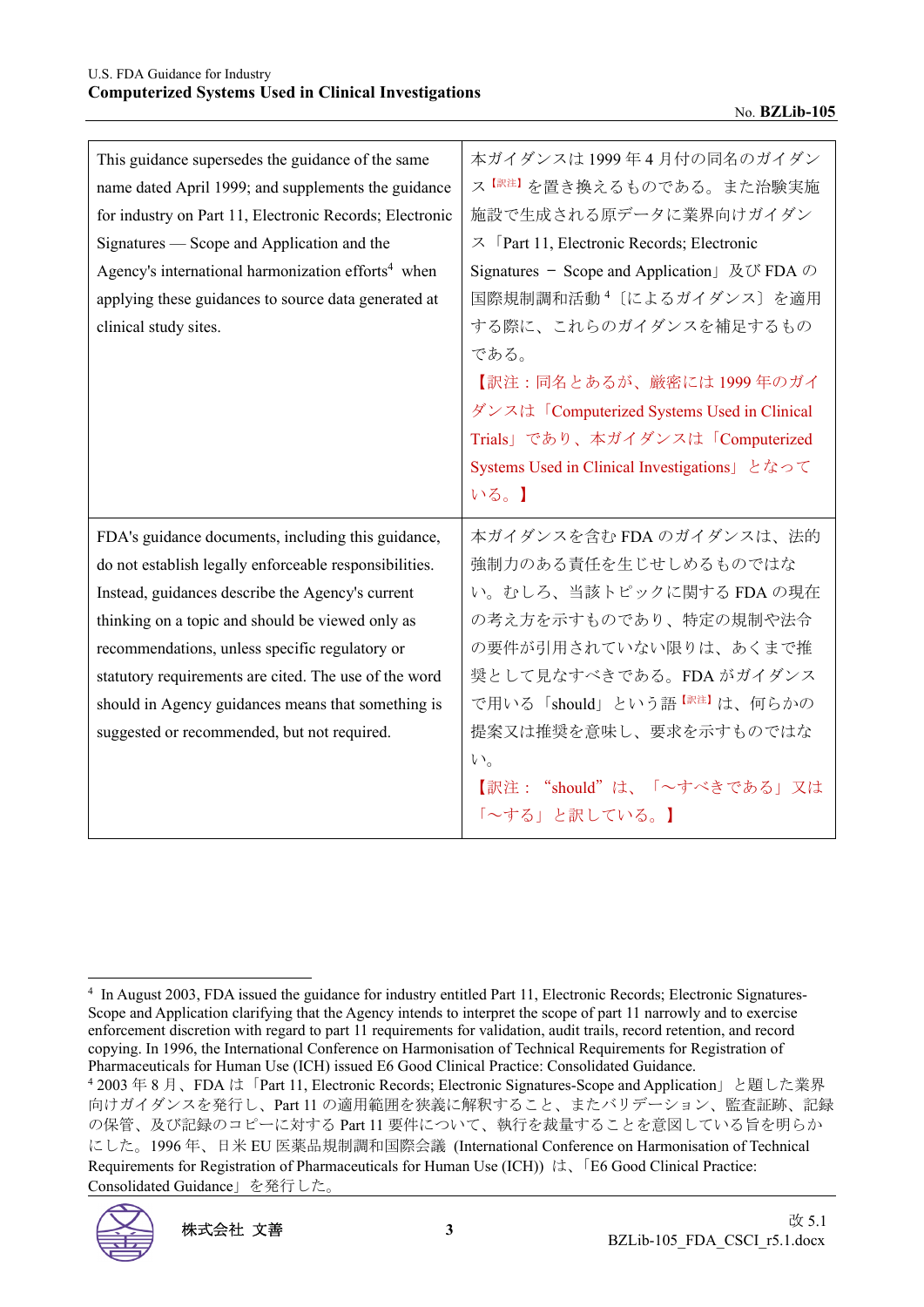#### **II. BACKGROUND**

#### 背景

| There is an increasing use of computerized systems in           | 治験において、各被験者に関する原データ及び原                      |
|-----------------------------------------------------------------|---------------------------------------------|
| clinical trials to generate and maintain source data and        | 資料の作成や維持管理を行う上で、コンピュータ                      |
| source documentation on each clinical trial subject.            | 化システムを利用することが多くなってきた。そ                      |
| Such electronic source data and source documentation            | うした電子的な原データ及び原資料は、紙の記録                      |
| must meet the same fundamental elements of data                 | に期待されるものと同じデータ品質の基本要素                       |
| quality (e.g., attributable, legible, contemporaneous,          | (例えば、attributable〔帰属/責任の所在が明確で              |
| original, <sup>5</sup> and accurate) that are expected of paper | ある〕、legible〔判読/理解できる〕、                      |
| records and must comply with all applicable statutory           | contemporaneous [同時である]、original [原本で       |
| and regulatory requirements. FDA's acceptance of data           | ある〕 <sup>5</sup> かつ accurate 〔正確である〕) を満たさな |
| from clinical trials for decision-making purposes               | ければならず、かつ適用されるすべての法令要件                      |
| depends on FDA's ability to verify the quality and              | 及び規制要件に適合しなければならない。治験で                      |
| integrity of the data during FDA on-site inspections and        | 得られたデータを FDA の意思決定に使うために                    |
| audits. (21 CFR 312, 511.1(b), and 812).                        | は、FDA が現場査察/監査実施中にデータの品質                    |
|                                                                 | 及び完全性を検証できることが前提となる (21                     |
|                                                                 |                                             |
|                                                                 | CFR 312, 511.1(b), and 812).                |
| In March 1997, FDA issued 21 CFR part 11, which                 | 1997年3月にFDAは「21 CFR Part 11」を発行し、           |
| provides criteria for acceptance by FDA, under certain          | 特定の状況において、以下を紙の記録及び紙にな                      |
| circumstances, of electronic records, electronic                | された手書き署名と同等と見なす場合の受入基                       |
| signatures, and handwritten signatures executed to              | 準を示した。                                      |
| electronic records as equivalent to paper records and           | 電子記録                                        |
| handwritten signatures executed on paper. After the             | • 電子署名                                      |
| effective date of 21 CFR part 11, significant concerns          | ● 電子記録になされた手書き署名                            |
| regarding the interpretation and implementation of part         | 「21 CFR Part 11」の発効日以降、Part 11 の解釈及         |
| 11 were raised by both FDA and industry. As a result,           | びその実施について、FDA と業界の双方から深刻                    |
| we decided to reexamine 21 CFR part 11 with the                 | な懸念が表明された。その結果 FDA は、追加規則                   |
| possibility of proposing additional rulemaking, and             | を提案する可能性を持たせながら、暫定的に Part                   |
| enforcement<br>discretion<br>exercising<br>regarding            | 11の一部要件を執行裁量にし、「21 CFR Part 11」             |
| enforcement of certain part 11 requirements in the              | を再検討することを決定した。                              |

 $<sup>5</sup>$  FDA is allowing original documents to be replaced by copies provided the copies are identical and have been verified</sup> as such (See, e.g., FDA Compliance Policy Guide # 7150.13). See Definitions section for a definition of original data. 5 FDA は原本認証コピーがオリジナルの文書と全く同一であり、そのことが検証されている場合、オリジナ ルをコピーで置き換えることを許可している (例えば、FDA の「Compliance Policy Guide # 7150.13」を参 照)。オリジナルデータの定義については「定義」の章を参照のこと。

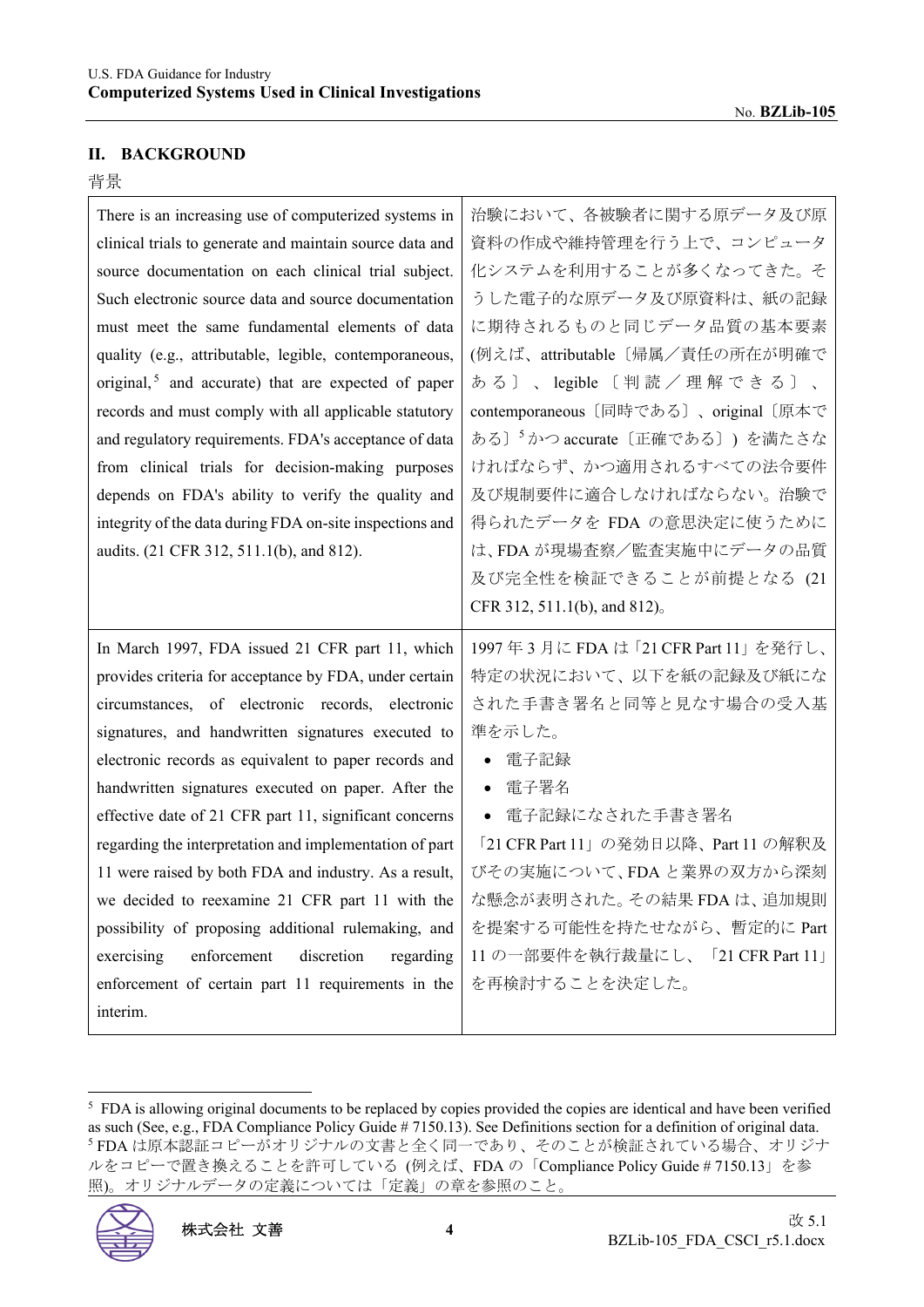| This guidance finalizes the draft guidance for industry            | 本ガイダンスは 2004 年 9 月付のドラフト版業界                                      |
|--------------------------------------------------------------------|------------------------------------------------------------------|
| entitled Computerized Systems Used in Clinical Trials,             | 向けガイダンスである「Computerized Systems Used                             |
| dated September 2004 and supplements the guidance                  | in Clinical Trials」を最終化するものであり、2003                              |
| for industry entitled <i>Part 11</i> , <i>Electronic Records</i> ; | 年 8 月発行の業界向けガイダンス「Part 11,                                       |
| Electronic Signatures – Scope and Application (Scope               | Electronic Records; Electronic Signatures - Scope                |
| and Application Guidance), dated August 2003. The                  | and Application (Scope and Application $\forall \forall \forall$ |
| Scope and Application Guidance clarified that the                  | ス)」を補足するものである。「Scope and Application                             |
| Agency intends to interpret the scope of part 11                   | ガイダンス」では、Part11の適用範囲を狭義に解                                        |
| narrowly and to exercise enforcement discretion with               | 釈し、バリデーション、監査証跡、記録の保管、                                           |
| regard to part 11 requirements for validation, audit               | 記録のコピーに関する Part 11 要件について執行                                      |
| trails, record retention, and record copying. However,             | を裁量するという意図を明らかにした。ただし、                                           |
| other Part 11 provisions remain in effect.                         | その他の Part 11 の規定は引き続き有効である。                                      |
| The approach outlined in the Scope and Application                 | 「Scope and Application ガイダンス」で概説した方                              |
| Guidance, which applies to electronic records                      | 法は治験の過程で生成される電子記録に適用さ                                            |
| generated as part of a clinical trial, should be followed          | れ、Part 11 が改訂される時点まで従うべきもので                                      |
| until such time as Part 11 is amended.                             | ある。                                                              |
|                                                                    |                                                                  |

#### **III. SCOPE**

# 適用範囲

| The principles outlined in this guidance should be used | 本ガイダンスで概説する原則は、市販申請を行う                    |
|---------------------------------------------------------|-------------------------------------------|
| for computerized systems that contain any data that are | 上で申請の拠り所となるデータを持つコンピュ                     |
| relied on by an applicant in support of a marketing     | ータ化システムに適用すべきものである。この対                    |
| including computerized laboratory<br>application,       | 象には、治験中に実施するテストの分析結果を記                    |
| management systems that capture<br>information          | 録するコンピュータ化された LIMS (laboratory            |
| analytical results of tests conducted during a clinical | information management systems) が含まれる。 例え |
| trial. For example, the recommendations in this         | ば、本ガイダンスの推奨事項は、21 CFR 312.62(b)           |
| guidance would apply to computerized systems that       | 及び 812.140(b) の要件を満たす既往歴のような              |
| create source documents (electronic records) that       | 原資料 (電子記録) を作成するコンピュータ化シ                  |
| satisfy the requirements in 21 CFR 312.62(b) and        | ステムに適用される。                                |
| 812.140(b), such as case histories.                     |                                           |

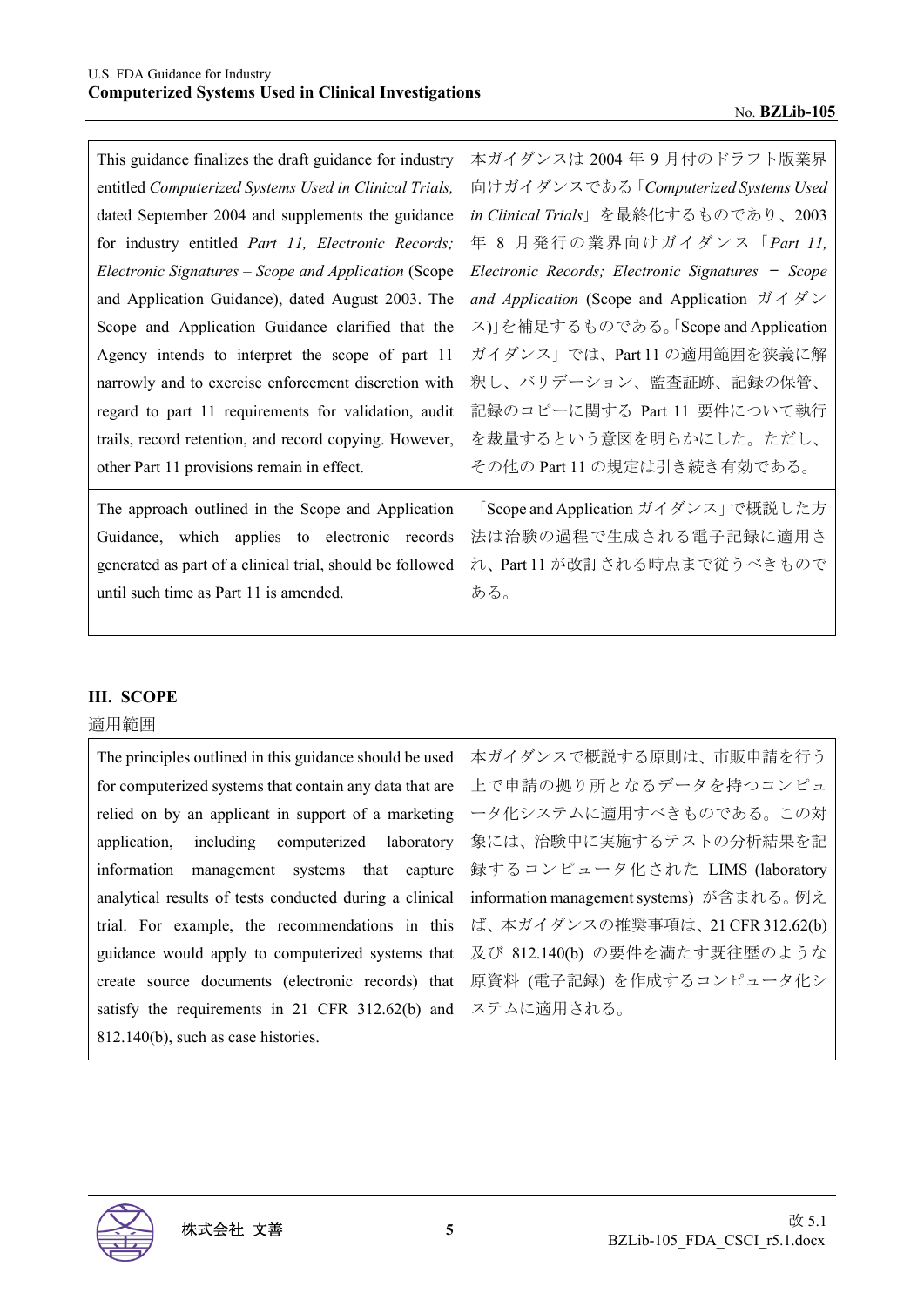| This guidance also applies to recorded source data     | 本ガイダンスは、自動化された装置からコンピュ   |
|--------------------------------------------------------|--------------------------|
| transmitted from automated instruments directly to a   | ータ化システムに直接伝送され記録される原デ    |
| computerized system (e.g., data from a chemistry       | ータ (例:自動化学分析装置やホルター心電計か  |
| autoanalyser or a Holter monitor to a laboratory       | らラボラトリ情報システムに送られるデータ)に   |
| information system). This guidance also applies when   | も適用される。                  |
| source documentation is created in hardcopy and later  | また、本ガイダンスは、              |
| entered into a computerized system, recorded by direct | ● 紙で作成された原資料をコンピュータ化シ    |
| entry into a computerized system, or automatically     | ステムに入力する場合、              |
| recorded by a computerized system (e.g., an ECG        | ● 原資料をコンピュータ化システムに直接入    |
| reading). The guidance does not apply to computerized  | 力する場合、                   |
| medical devices that generate such data and that are   | ● コンピュータ化システムが原資料を自動的    |
| otherwise regulated by FDA.                            | に記録する場合 (例:心電図測定値)       |
|                                                        | にも適用される。                 |
|                                                        | 但し、そうしたデータを生成するコンピュータ化   |
|                                                        | された医療機器で、他の FDA 規制下にあるもの |
|                                                        | は本ガイダンスの対象外とする。          |
|                                                        |                          |

## **IV. RECOMMENDATIONS**

推奨事項

| This guidance provides the following              | 本ガイダンスでは、治験におけるコンピュータ化 |
|---------------------------------------------------|------------------------|
| recommendations regarding the use of computerized | システムの使用について、推奨事項を以下に示  |
| systems in clinical investigations.               |                        |

#### **A. Study Protocols**

治験実施計画書

| Each specific study protocol should identify each step  | 治験実施計画書毎に、どの段階でコンピュータ                              |
|---------------------------------------------------------|----------------------------------------------------|
| at which a computerized system will be used to create,  | 化システムを用いて原データの作成/修正/維                              |
| modify, maintain, archive, retrieve, or transmit source | 持管理/保存/取出/伝送を行うのかを明らか                              |
| data. This information can be included in the protocol  | にする。この情報は、Investigational New Drug                 |
| at the time the investigational new drug application    | Application (IND), Investigational Device          |
| (IND), Investigational Device Exemption (IDE), or       | Exemption (IDE), Notice of Claimed Investigational |
| Notice of Claimed Investigational Exemption for a       | Exemption for a New Animal Drug の治験実施計画            |
| New Animal Drug containing the protocols is             | 書を提出する際、その中に含めてもよいし、最                              |
| submitted or at any time after the initial submission.  | 初の提出が済んだ後はいつ提出しても構わな                               |
|                                                         | $V_{o}$                                            |

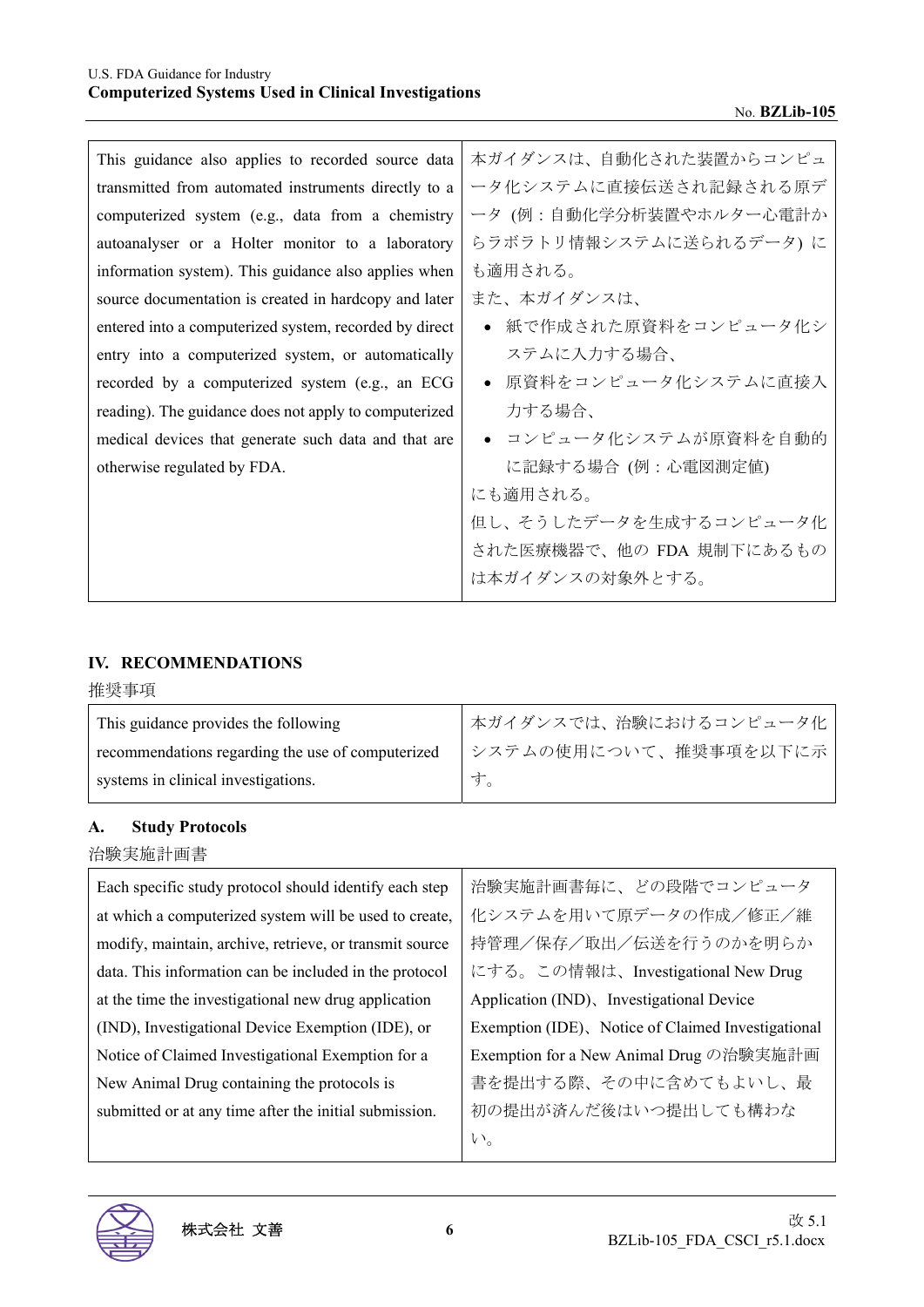| The computerized systems should be designed: (1) to       | コンピュータ化システムは、以下のように設計        |
|-----------------------------------------------------------|------------------------------|
| satisfy the processes assigned to these systems for use   | する。                          |
| in the specific study protocol (e.g., record data in      | (1) システムが治験実施計画書において割り当      |
| metric units, blind the study), and (2) to prevent errors | てられたプロセス (例:データをメートル法        |
| in data creation, modification, maintenance, archiving,   | で記録する、治験を盲検法で行う)を満足す         |
| retrieval, or transmission (e.g., inadvertently           | $\zeta$                      |
| unblinding a study).                                      | - データを作成/修正/維持管理/保存/取<br>(2) |
|                                                           | 出/伝送する際に発生するエラーを防止す          |
|                                                           | る(例:〔盲検とすべき治験を〕誤って非盲         |
|                                                           | 検にしてしまう)                     |

# **B. Standard Operating Procedures**

標準操作手順書 (SOP)

| There should be specific procedures and controls in     | 治験実施施設での原データ収集を含め、コンピ     |
|---------------------------------------------------------|---------------------------|
| place when using computerized systems to create,        | ュータ化システムを用いて電子記録を作成/修     |
| modify, maintain, or transmit electronic records,       | 正/維持管理/伝送する場合には、具体的な手     |
| including when collecting source data at clinical trial | 順及び管理方法を策定する。推奨される標準操     |
| sites. A list of recommended standard operating         | 作手順 (SOP) の一覧を付録Aに示す。このよう |
| procedures (SOPs) is provided in Appendix A. Such       | な SOP は治験の記録の一部として治験実施施設  |
| SOPs should be maintained either on-site or be.         | に置くか、電子ファイルとしてリモートアクセ     |
| remotely accessible through electronic files as part of | スできるように維持管理し、社員が利用でき、     |
| the specific study records, and the SOPs should be      | また FDA が査察時に閲覧できるようにする。   |
| made available for use by personnel and for inspection  |                           |
| by FDA.                                                 |                           |
|                                                         |                           |

# **C. Source Documentation and Retention**

原資料と保管

| オリジナルの観察結果を直接コンピュータ化シ                 |
|---------------------------------------|
| ステムに入力する場合は、その電子記録が原資                 |
| 料となる。21 CFR 312.62、511.1(b)(7)(ii)、及び |
| 812.140 により、治験責任医師は Part 312、§        |
| 511.1(b)、及び Part 812 で維持管理が求められて      |
| いる記録を、これらの規制で指定されている期                 |
| 間を通じて保管しなければならない。この要件                 |
| は原資料の原本又はコピーを保管する際に適用                 |
| される。                                  |
|                                       |

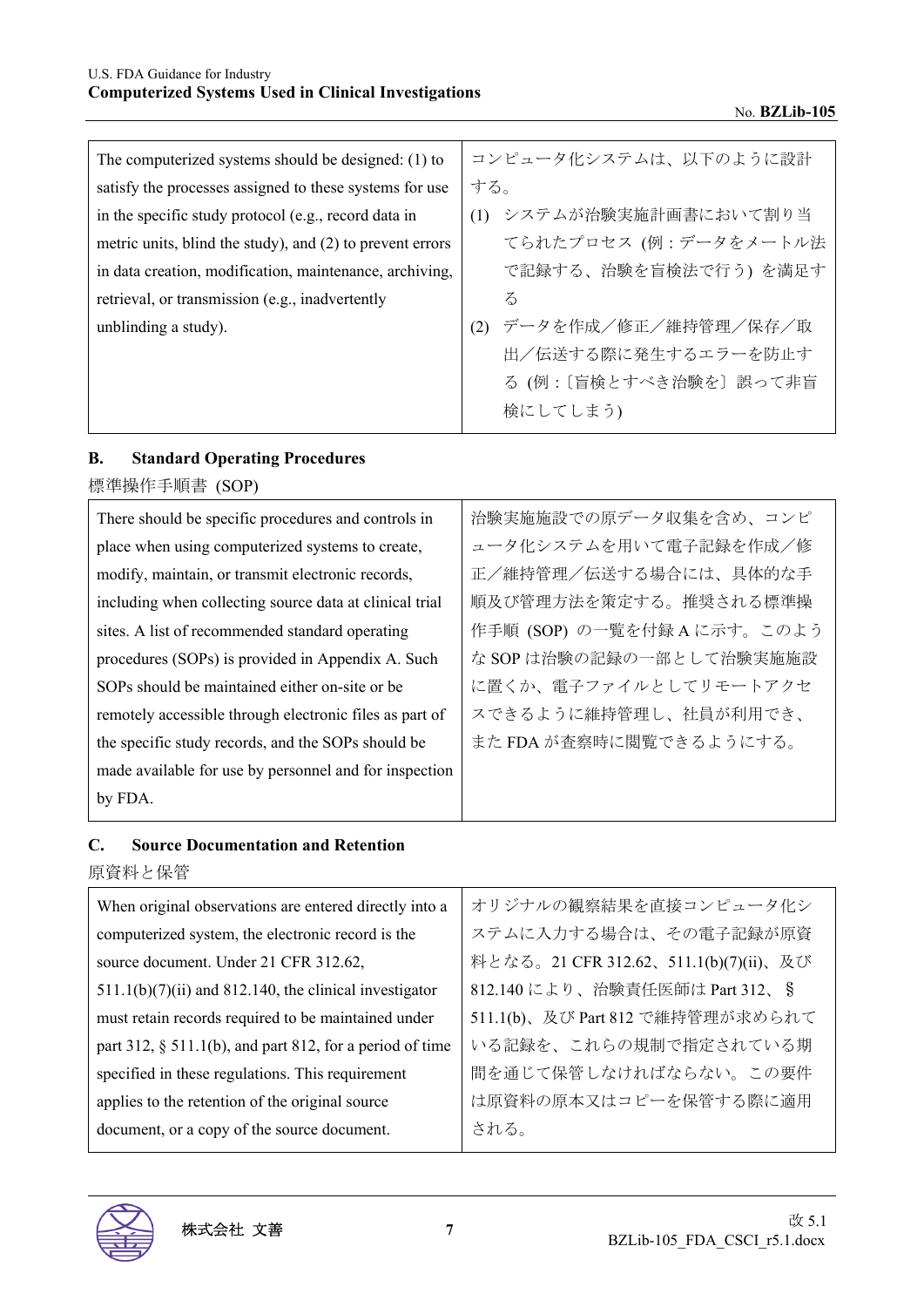| When source data are transmitted from one system to       | 以下の場合には、原データのコピーを別の場所    |
|-----------------------------------------------------------|--------------------------|
| another (e.g., from a personal data assistant to a        | (一般的には治験実施施設であるが、他の場所で   |
| sponsor's server), or entered directly into a remote      | もよい)で維持管理する。             |
| computerized system (e.g., data are entered into a        | ● 原データをあるシステムから別のシステム    |
| remote server via a computer terminal that is located     | (例:携帯情報端末から治験依頼者のサーバ)    |
| at the clinical site), or an electrocardiogram at the     | へ伝送する場合、                 |
| clinical site is transmitted to the sponsor's             | 遠隔地にあるコンピュータ化システムに直      |
| computerized system, a copy of the data should be         | 接入力する (例:治験実施施設に置かれた     |
| maintained at another location, typically at the clinical | コンピュータ端末から遠隔地にあるサーバ      |
| site but possibly at some other designated site. Copies   | にデータ入力する) 場合、又は          |
| should be made contemporaneously with data entry          | ● 治験実施施設にある心電図を治験依頼者の    |
| and should be preserved in an appropriate format,         | コンピュータ化システムへ伝送する場合       |
| such as XML, PDF or paper formats.                        | コピーはデータ入力と同時に XML、PDF、紙等 |
|                                                           | の適切なフォーマットで作成する。         |

# **D. Internal Security Safeguards**

内部セキュリティ保護策

# *1. Limited Access*

#### アクセス制限

| Access must be limited to authorized individuals (21)    | アクセスは、権限のある個人に限定しなければな           |
|----------------------------------------------------------|----------------------------------|
| CFR $11.10(d)$ . This requirement can be accomplished    | らない (21 CFR 11.10(d))。この要件は以下の推奨 |
| by the following recommendations. We recommend           | 事項により満たすことができる。                  |
| that each user of the system have an individual account. | • システムの各ユーザには、個人別のアカウ            |
| The user should log into that account at the beginning   | ントを持たせることを推奨する。                  |
| of a data entry session, input information (including    | ● ユーザはデータ入力セッション開始時にそ            |
| changes) on the electronic record, and log out at the    | のアカウントでログインし、電子記録に情              |
| completion of data entry session. The system should be   | 報を入力 (変更も含む) し、セッション終了           |
| designed to limit the number of log-in attempts and to   | 時にログアウトする。                       |
| record unauthorized access log-in attempts.              | ● ログイン試行回数を制限し、アクセス権限            |
|                                                          | なしにログインが試みられた場合には記録              |
|                                                          | されるようにシステムを設計する。                 |

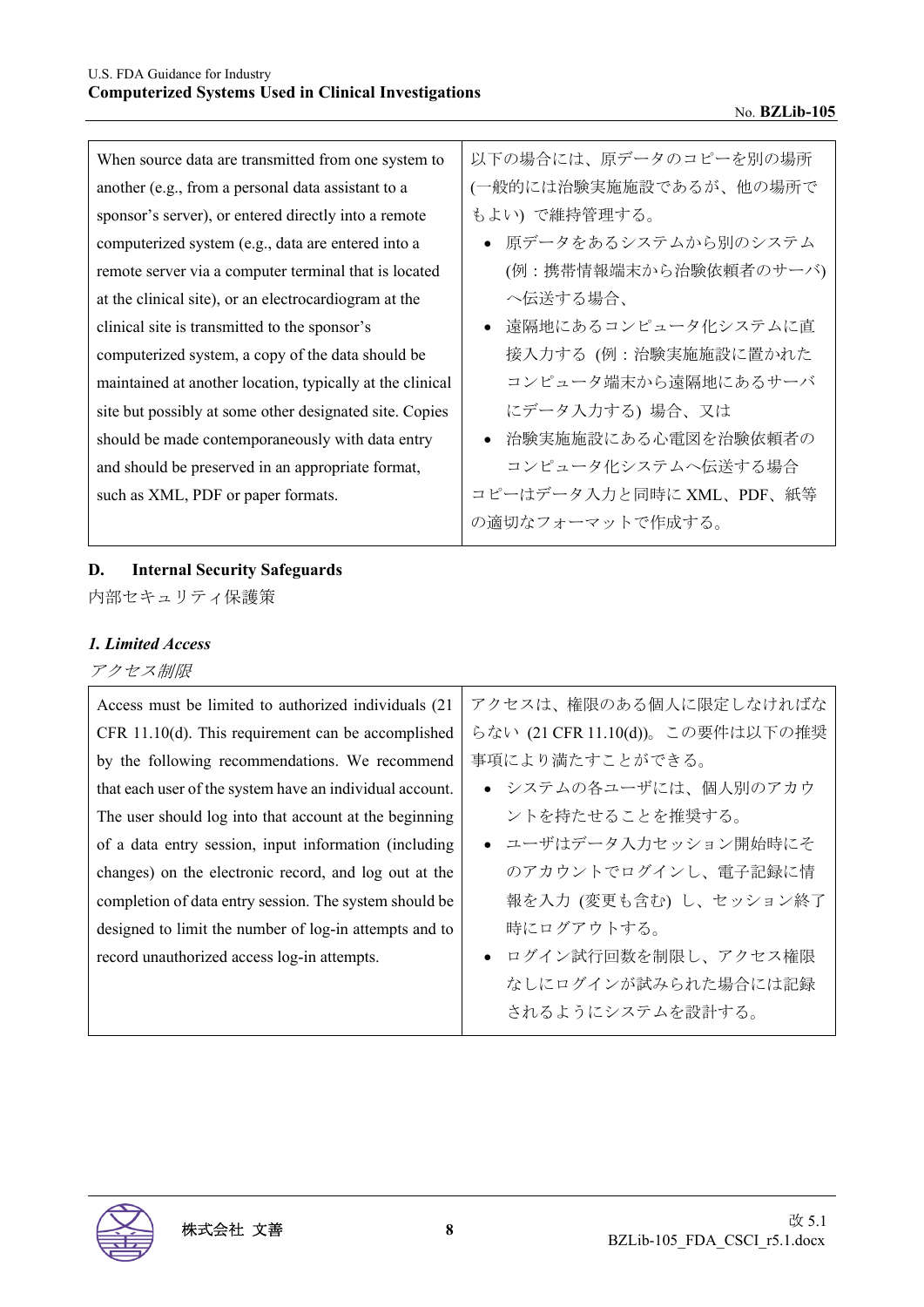Individuals should work only under their own password or other access key and not share these with others. The system should not allow an individual to log onto the system to provide another person access to the system. We also recommend that passwords or other access keys be changed at established intervals commensurate with a documented risk assessment.

When someone leaves a workstation, the person should log off the system. Alternatively, an automatic log off may be appropriate for long idle periods. For short periods of inactivity, we recommend that a type of automatic protection be installed against unauthorized data entry (e.g., an automatic screen saver can prevent data entry until a password is entered).

- 作業する時は、自分自身のパスワード又は 他のアクセスキーのもとで実施し、それら は他者と共有しない。
- システムにログオンして他者にアクセスを 供することができないようなシステムにす る。
- パスワード又は他のアクセスキーは、文書 化されたリスク評価に応じて定められた間 隔で変更することを推奨する。
- 作業者はワークステーションを離れる時、 システムからログオフする。又は、長時間 にわたる操作休止に対しては、自動ログオ フ機能が適切であろう。短時間の操作休止 に対しては、権限のないデータ入力を防ぐ ような自動的な保護手段 (例:自動スクリ ーンセーバを用いることにより、パスワー ドが入力されるまでデータ入力を防ぐこと ができる) を採用することを推奨する。

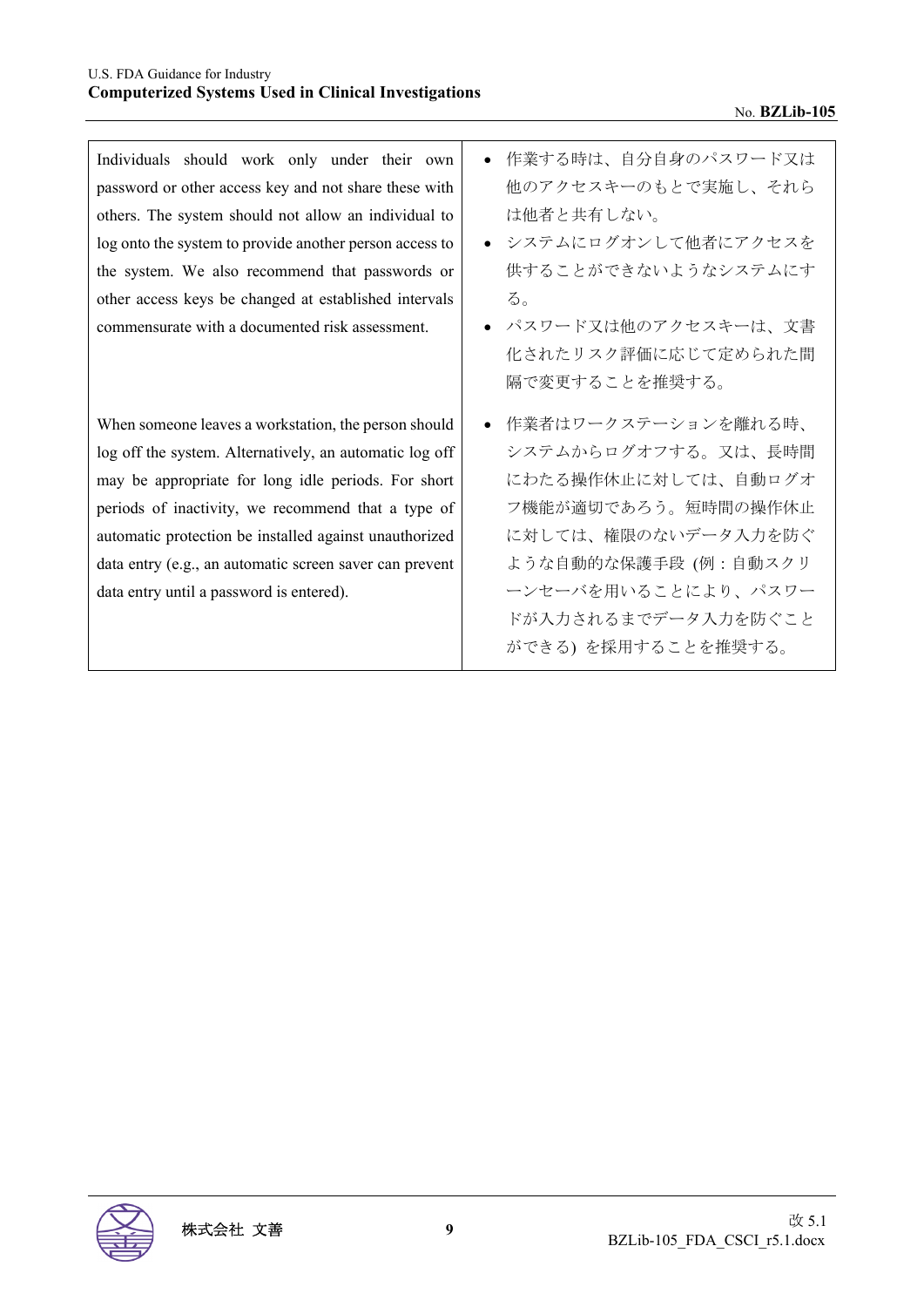# *2. Audit Trails*

# 監査証跡

| It is important to keep track of all changes made to   | 治験実施に関連する活動を記録した電子記録の    |
|--------------------------------------------------------|--------------------------|
| information in the electronic records that document    | 情報に対するすべての変更を追跡できるように    |
| activities related to the conduct of the trial (audit  | しておくこと (監査証跡) が重要である。監査証 |
| trails). The use of audit trails or other security     | 跡等のセキュリティ方策を使用することで、電    |
| measures helps to ensure that only authorized          | 子記録の情報に対して許可された追加/削除/    |
| additions, deletions, or alterations of information in | 修正のみが行われたことが確認でき、またデー    |
| the electronic record have occurred and allows a       | タの品質及び完全性を検証するために治験の実    |
| means to reconstruct significant details about study   | 施状況や原データ収集に関する重要な細部を再    |
| conduct and source data collection necessary to verify | 現できる。また、コンピュータにより自動生成    |
| the quality and integrity of data. Computer-generated, | されたタイムスタンプ付き監査証跡等のセキュ    |
| time-stamped audit trails or other security measures   | リティ方策により、電子記録の作成/修正/削    |
| can also capture information related to the creation,  | 除に関連する情報を得ることができ、適用され    |
| modification, or deletion of electronic records and    | る規制に適合する上で役立つであろう。       |
| may be useful to ensure compliance with the            |                          |
| appropriate regulation.                                |                          |
|                                                        |                          |
| The need for audit trails should be determined based   | 監査証跡の必要性については、根拠が示され、    |
| on a justified and documented risk assessment that     | 文書化されたリスク評価に基づいて判断する。    |
| takes into consideration circumstances surrounding     | リスク評価に当たっては、システムの使用環     |
| system use, the likelihood that information might be   | 境、情報が信用できなくなる可能性、及びシス    |
| compromised, and any system vulnerabilities. Should    | テムの脆弱性を考慮する。電子記録の完全性を    |
| it be decided that audit trails or other appropriate   | 確実にする上で監査証跡等の適切なセキュリテ    |
| security measures are needed to ensure electronic      | イ方策が必要であると決定した場合、電子記録    |
| record integrity, personnel who create, modify, or     | を作成/修正/削除する担当者が、電子記録の    |
| delete electronic records should not be able to modify | 変更を追跡する文書やセキュリティ方策を変更    |
| the documents or security measures used to track       | できてはならない。電子的な原資料に対する変    |
| electronic record changes. Computer-generated, time-   | 更を追跡する方法としては、コンピュータによ    |
| stamped electronic audits trails are the preferred     | り自動生成されたタイムスタンプ付きの電子的    |
| method for tracking changes to electronic source       | な監査証跡が望ましい。              |

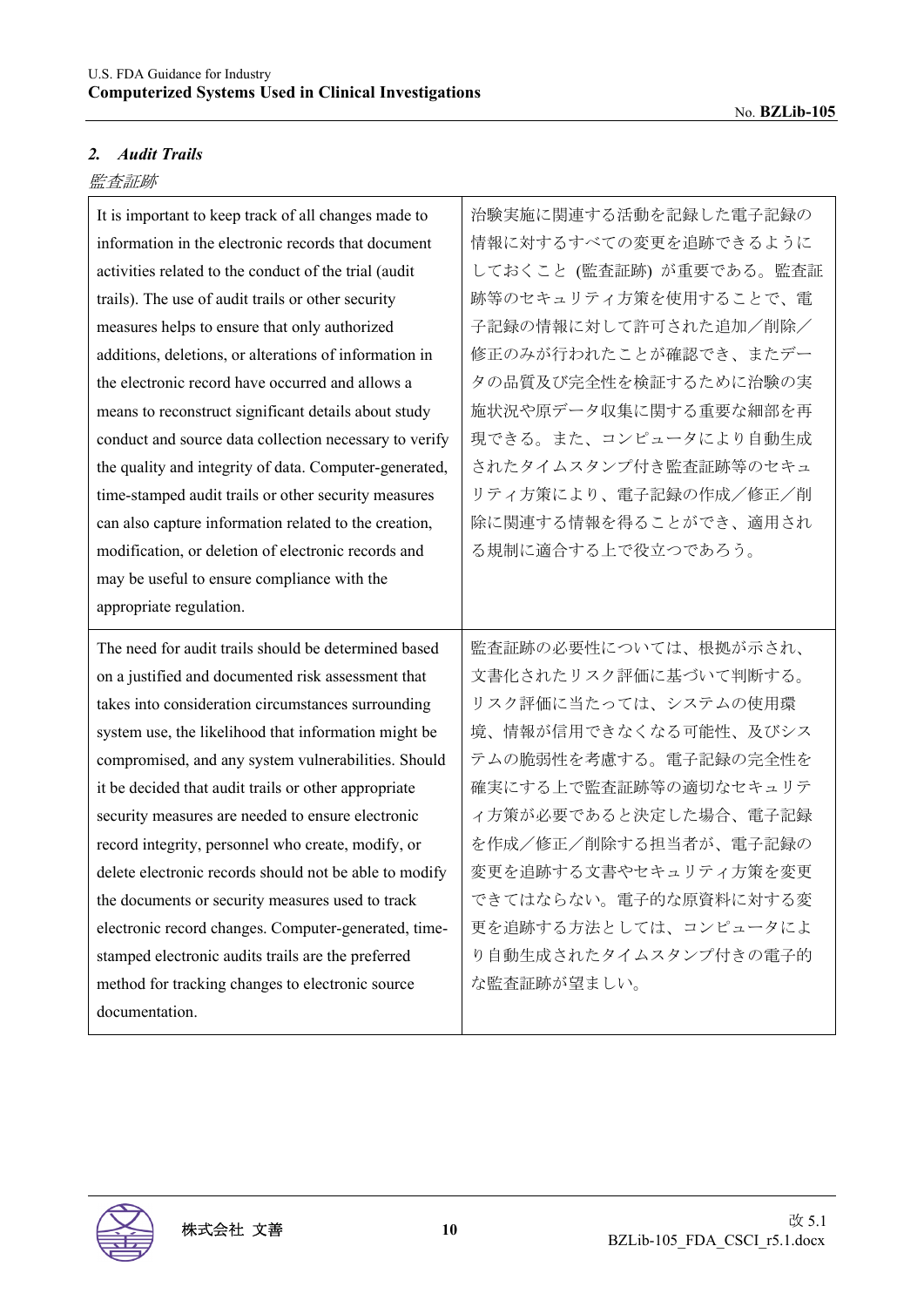| Audit trails or other security methods used to capture | 電子記録に係る活動を記録する監査証跡等のセ |
|--------------------------------------------------------|-----------------------|
| electronic record activities should describe when, by  | キュリティ方策では、いつ、誰が、なぜ電子記 |
| whom, and the reason changes were made to the          | 録を変更したのかを示すようにする。電子記録 |
| electronic record. Original information should not be  | に関するアクティビティを記録するために監査 |
| obscured though the use of audit trails or other       | 証跡等のセキュリティ方策を使用する場合、入 |
| security measures used to capture electronic record    | 力済みの情報を消去しないようにする。    |
| activities.                                            |                       |

# *3. Date/Time Stamps*  タイムスタンプ

| Controls should be established to ensure that the      | システムの日付及び時刻を確実に正確に保つよ     |
|--------------------------------------------------------|---------------------------|
| system's date and time are correct. The ability to     | う、管理手段を設ける。日付及び時刻の変更操     |
| change the date or time should be limited to           | 作は権限のある担当者に限定し、システムの日     |
| authorized personnel, and such personnel should be     | 付又は時刻のずれが検出された場合は、これら     |
| notified if a system date or time discrepancy is       | の担当者に知らせる。日付又は時刻の変更は、     |
| detected. Any changes to date or time should always    | 常に文書に残す。〔ただし、〕夏時間に合わせ     |
| be documented. We do not expect documentation of       | るためのシステムによる自動的な時刻調整につ     |
| time changes that systems make automatically to        | いて記録に残すことは求めない。           |
| adjust to daylight savings time conventions.           |                           |
| We recommend that dates and times include the year,    | 日付及び時刻には、年/月/日/時/分を含      |
| month, day, hour, and minute and encourage             | め、国際的な標準設定機関 (例:米国国立標準技   |
| synchronization of systems to the date and time        | 術研究所では、協定世界時 (UTC) に関する情報 |
| provided by international standard-setting agencies    | を提供している)が提供する日付と時刻にシステ    |
| (e.g., U.S. National Institute of Standards and        | ムを同期させることを推奨する。           |
| Technology provides information about universal        |                           |
| time, coordinated (UTC)).                              |                           |
| Computerized systems are likely to be used in multi-   | コンピュータ化システムは多施設共同治験で用     |
| center clinical trials and may be located in different | いられることが多く、タイムゾーンの異なる地     |
| time zones. For systems that span different time       | 域に設置される場合もある。異なるタイムゾー     |
| zones, it is better to implement time stamps with a    | ンにまたがるシステムは、どのタイムゾーンを     |
| clear understanding of the time zone reference used.   | 基準として用いるかを明確にした上で、タイム     |
| We recommend that system documentation explain         | スタンプを実装した方がよい。基準とするタイ     |
| time zone references as well as zone acronyms or       | ムゾーンとその頭文字等の表記法についてシス     |
| other naming conventions.                              | テム文書に明記することを推奨する。         |
|                                                        |                           |

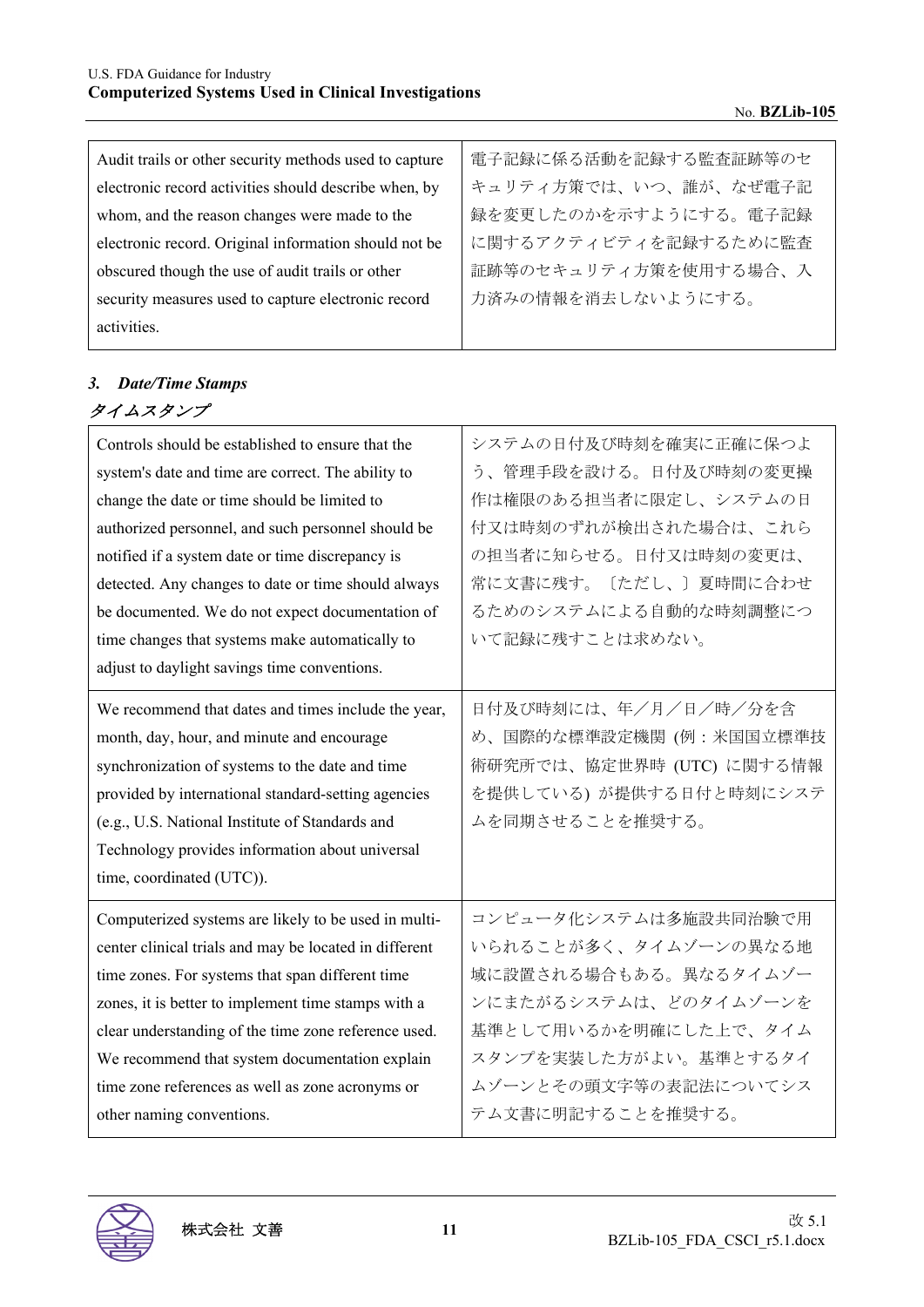# **E. External Security Safeguards**

# 外部セキュリティ保護策

| In addition to internal safeguards built into a<br>computerized system, external safeguards should be<br>put in place to ensure that access to the computerized<br>system and to the data is restricted to authorized<br>personnel. Staff should be kept thoroughly aware of<br>system security measures and the importance of<br>limiting access to authorized personnel. | コンピュータ化システム内に組み込まれた内部<br>[セキュリティ] 保護策に加え、コンピュータ化<br>システム及びデータへのアクセスを確実に権限<br>のある人に限定するよう、外部〔セキュリティ〕<br>保護策も設ける。スタッフには、次のことを周知<br>徹底する。<br>● システムセキュリティ方策<br>権限のある人にアクセスを限定することの<br>重要性 |
|----------------------------------------------------------------------------------------------------------------------------------------------------------------------------------------------------------------------------------------------------------------------------------------------------------------------------------------------------------------------------|----------------------------------------------------------------------------------------------------------------------------------------------------------------------------------------|
| Procedures and controls should be put in place to                                                                                                                                                                                                                                                                                                                          | 外部ソフトウェアアプリケーションが、システム                                                                                                                                                                 |
| prevent the altering, browsing, querying, or reporting                                                                                                                                                                                                                                                                                                                     | ソフトウェアの〔セキュリティ〕保護機能をバイ                                                                                                                                                                 |
| of data via external software applications that do not                                                                                                                                                                                                                                                                                                                     | パスして、データを変更/閲覧/問合せ/報告す                                                                                                                                                                 |
| enter through the protective system software.                                                                                                                                                                                                                                                                                                                              | ることのないよう、手順及び統制を設ける。                                                                                                                                                                   |
| You should maintain a cumulative record that<br>indicates, for any point in time, the names of authorized<br>personnel, their titles, and a description of their access<br>privileges. That record should be kept in the study<br>documentation, accessible for use by appropriate study<br>personnel and for inspection by FDA investigators.                             | 権限のある人の名前/肩書/アクセス権の詳細<br>を示す累積記録を維持管理しておく。この記録は<br>治験文書の中に含め、治験に関わる適切な社員が<br>利用でき、また FDA が査察時に閲覧できるよう<br>にする。                                                                          |
| We also recommend that controls be implemented to                                                                                                                                                                                                                                                                                                                          | また、コンピュータウイルス、ワーム等の治験デ                                                                                                                                                                 |
| prevent, detect, and mitigate effects of computer                                                                                                                                                                                                                                                                                                                          | ータ及びソフトウェアに有害となり得るソフト                                                                                                                                                                  |
| viruses, worms, or other potentially harmful software                                                                                                                                                                                                                                                                                                                      | ウェアコードによる影響に対し、予防し、検出し、                                                                                                                                                                |
| code on study data and software.                                                                                                                                                                                                                                                                                                                                           | 緩和するための統制を実施することを推奨する。                                                                                                                                                                 |

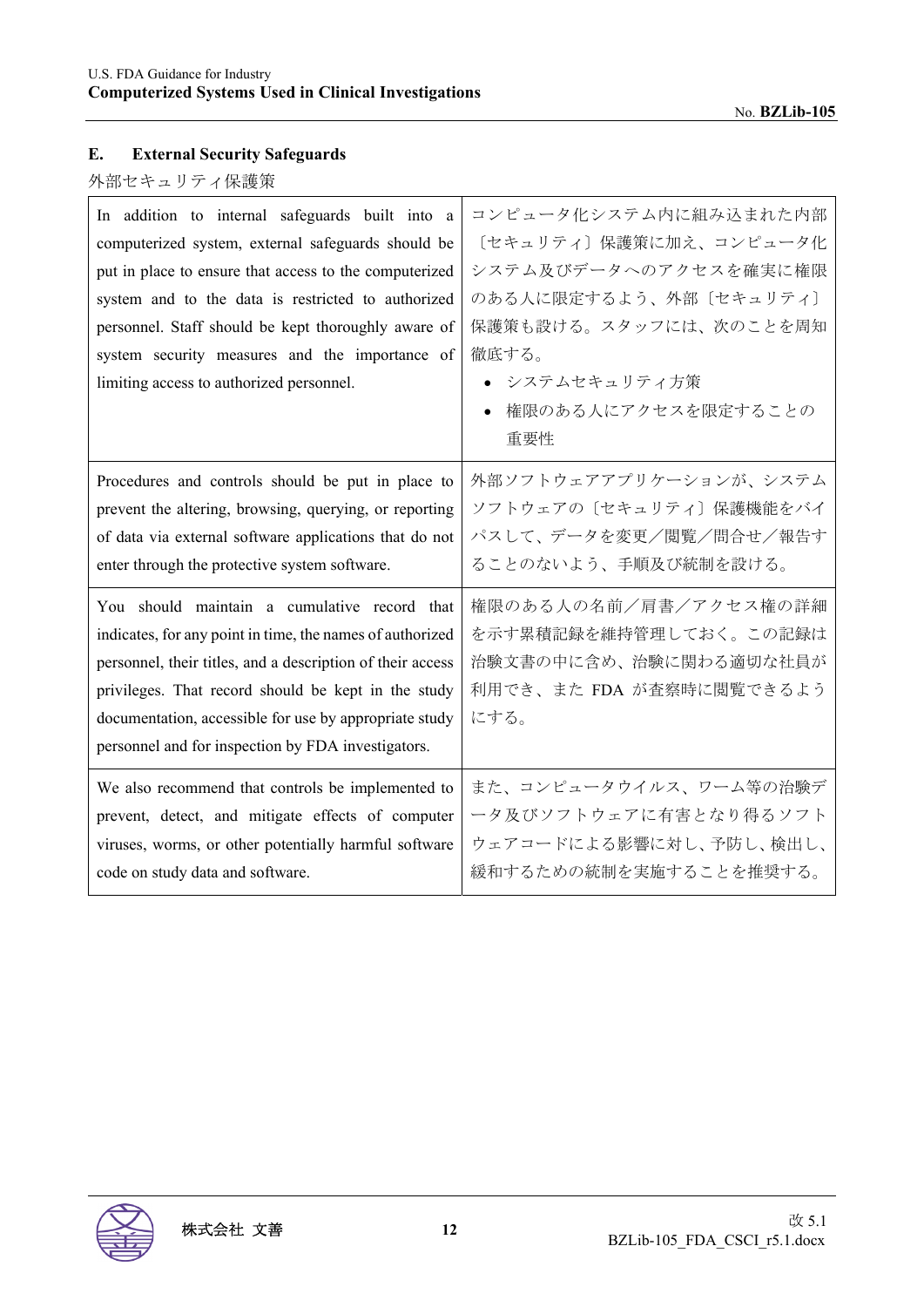# **F. Other System Features**

その他のシステムの特徴

# *1. Direct Entry of Data*

# データの直接入力

| We recommend that you incorporate prompts, flags,        | コンピュータ化システムにプロンプトやフラグ   |
|----------------------------------------------------------|-------------------------|
| or other help features into your computerized system     | 等のヘルプ機能を組み込み、治験で使用する用   |
| to encourage consistent use of clinical terminology      | 語に一貫性を持たせ、許容範囲外となるデータ   |
| and to alert the user to data that are out of acceptable | についてユーザに警告することを推奨する。入   |
| range. You should not use programming features that      | 力欄がバイパスされる〔例えば空欄のまま次の   |
| automatically enter data into a field when the field is  | 入力欄へ進む〕時に、その入力欄に自動的にデ   |
| bypassed (default entries). However, you can use         | ータを入力するプログラム機能 (デフォルト入  |
| programming features that permit repopulation of         | 力) は使用すべきではない。しかし、被験者に固 |
| information specific to the subject. To avoid            | 有な情報を自動的に入力欄に埋め込むようなプ   |
| falsification of data, you should perform a careful      | ログラム機能は使用してもよい。不正なデータ   |
| analysis in deciding whether and when to use software    | の入力を防ぐために、入力欄にデータを自動的   |
| programming instructions that permit data fields to be   | に設定するようなソフトウェアプログラミング   |
| automatically populated.                                 | 命令の使用するかどうか、〔使用する場合〕ど   |
|                                                          | のような場合に用いるかについて慎重に分析    |
|                                                          | し、決定する。                 |

#### *2. Retrieving Data*

データの取出

| The computerized system should be designed in such  | 治験における各被験者に関するデータを取り出    |
|-----------------------------------------------------|--------------------------|
| a way that retrieved data regarding each individual | したとき、それが当該被験者のものであること    |
| subject in a study is attributable to that subject. | が分かるようにコンピュータ化システムを設計    |
| Reconstruction of the source documentation is       | する。提出された治験結果を FDA が審査する  |
| essential to FDA's review of the clinical study     | 際、原資料を再現できることが必須である。従    |
| submitted to the Agency. Therefore, the information | って FDA に提供する情報には、原データをどの |
| provided to FDA should fully describe and explain   | ように取得し、管理したか、またどのように電    |
| how source data were obtained and managed, and how  | 子記録からデータを取り出したかを用いたかを    |
| electronic records were used to capture data.       | 詳しく記載/説明する。              |
|                                                     |                          |

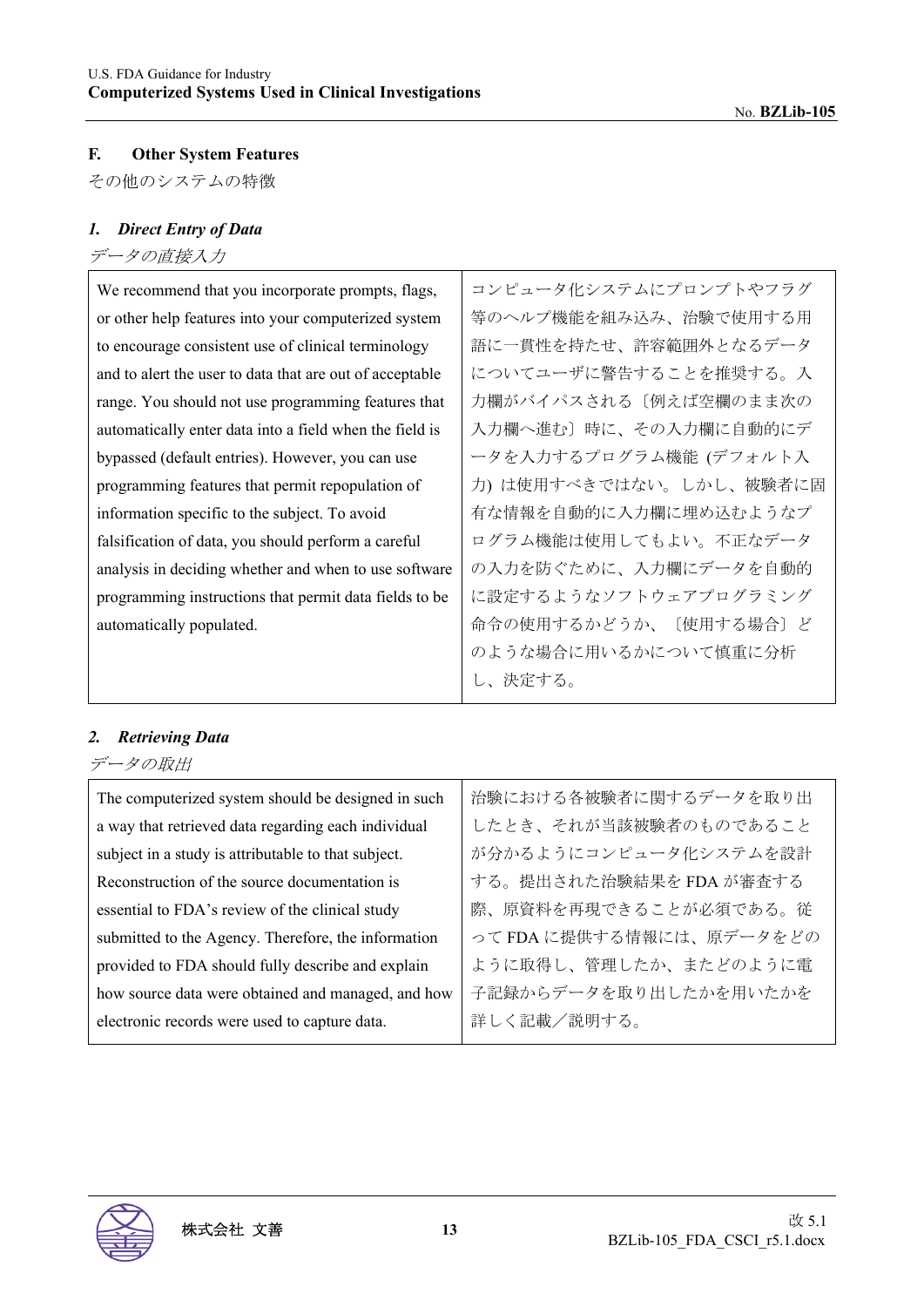| It is not necessary to reprocess data from a study that | 入手可能な資料から治験を再現できるのであれ |
|---------------------------------------------------------|-----------------------|
| can be fully reconstructed from available               | ば、治験データを再処理する必要はない。従っ |
| documentation. Therefore, the actual application        | て、データ又は記録の処理に使用したアプリケ |
| software, operating systems, and software               | ーションソフトウェア、オペレーティングシス |
| development tools involved in the processing of data    | テム、ソフトウェア開発ツールの現物を保管し |
| or records need not be retained.                        | ておく必要はない。             |

# *3. Dependability System Documentation*

# 信頼性に関するシステム文書

| For each study, documentation should identify what      | 各治験において、治験データの作成/修正/維持   |
|---------------------------------------------------------|--------------------------|
| software and hardware will be used to create, modify,   | 管理/保存/取出/伝送に使用予定のソフトウ    |
| maintain, archive, retrieve, or transmit clinical data. | ェア/ハードウェアを文書で明らかにする。この   |
| Although it need not be submitted to FDA, this          | 文書は FDA に提出する必要はないが、治験記録 |
| documentation should be retained as part of the study   | の一部として保管し、FDAの査察時に(現場又は  |
| records and be available for inspection by FDA (either) | リモートアクセスで)閲覧できるようにする。    |
| on-site or remotely accessible).                        |                          |

## *4. System Controls*

# システム管理

| When electronic formats are the only ones used to       | 電子フォーマットのみを使用して電子記録を作    |
|---------------------------------------------------------|--------------------------|
| create and preserve electronic records, sufficient      | 成及び保存する場合には、データ欠損を起こさ    |
| backup and recovery procedures should be designed to    | ないような十分なバックアップ及びリカバリ手    |
| protect against data loss. Records should regularly be  | 順を策定する。記録は、データの壊滅的な欠損    |
| backed up in a procedure that would prevent a           | を防ぎ、データの品質及び完全性を確実にする    |
| catastrophic loss and ensure the quality and integrity  | ような手順を用いて、定期的にバックアップす    |
| of the data. Records should be stored at a secure       | る必要がある。記録は SOP に指定された安全な |
| location specified in the SOP. Storage should typically | 場所に格納する。格納場所は一般的に別の施     |
| be offsite or in a building separate from the original  | 設、又は原本の記録とは別の建物とする。      |
| records.                                                |                          |
| We recommend that you maintain backup and               | システムの障害によりデータ欠損が引き起こさ    |
| recovery logs to facilitate an assessment of the nature | れた場合、データ欠損の特徴及び範囲を評価で    |
| and scope of data loss resulting from a system failure. | きるように、バックアップ及びリカバリのログ    |
|                                                         | を維持管理することを推奨する。          |

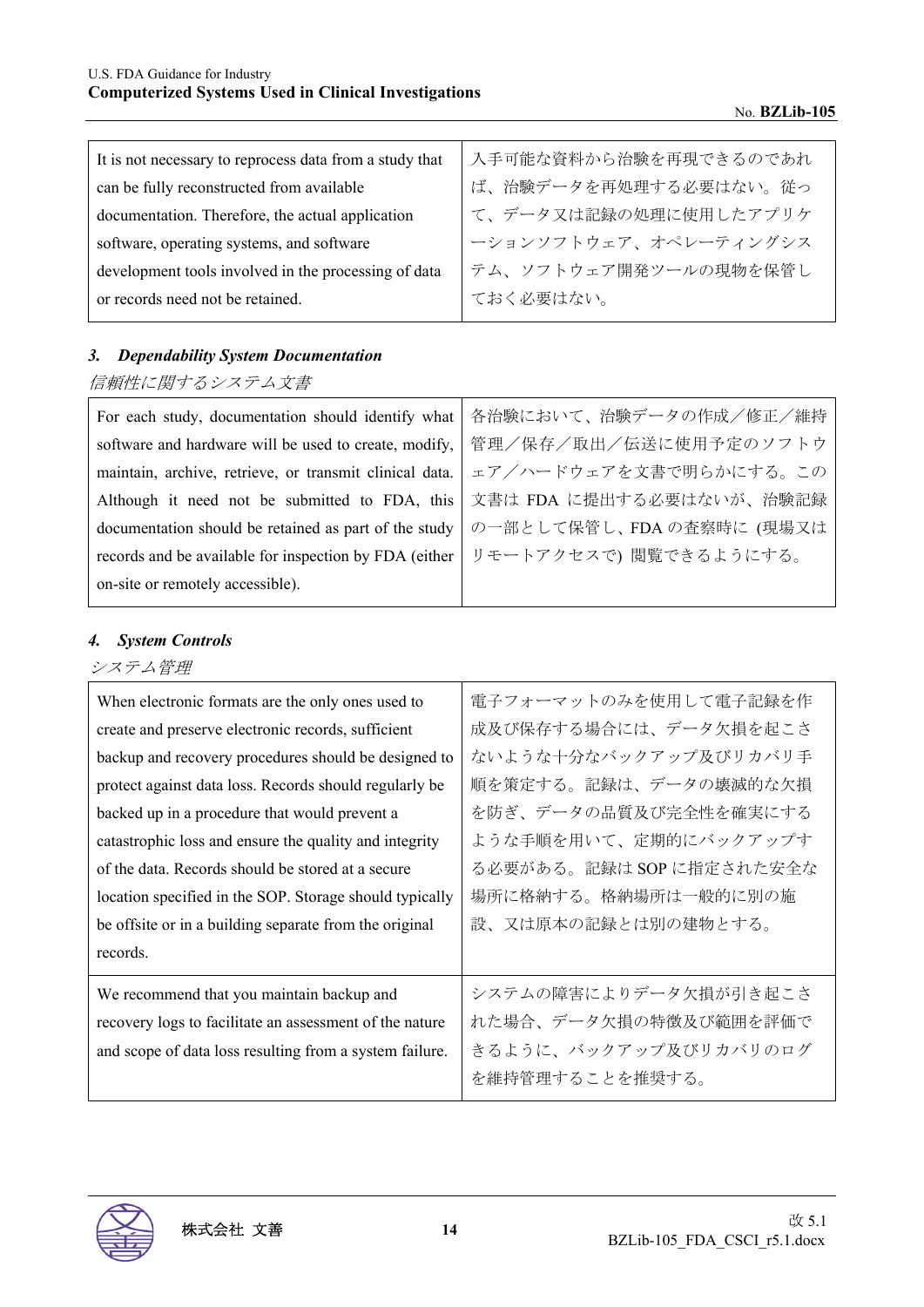# *5. Change Controls*

# 変更管理

| The integrity of the data and the integrity of the<br>protocols should be maintained when making changes<br>to the computerized system, such as software upgrades,<br>security<br>performance<br>including<br>and<br>patches,<br>equipment, or component replacement, or new<br>instrumentation. The effects of any changes to the<br>system should be evaluated and some should be<br>validated depending on risk. Changes that exceed<br>previously established operational limits or design<br>specifications should be validated. Finally, all changes<br>to the system should be documented. | コンピュータ化システムに、<br>• ソフトウェアのアップグレード (セキュリ<br>ティやパフォーマンスのパッチを含む)、<br>機器や部品の交換、<br>• 新しい装置の追加、<br>等の変更を加えた場合、データ及び治験実施計画<br>書の完全性を維持すべきである。システムへの変<br>更の影響はすべて評価し、リスクに応じてバリデ<br>ートすべきである。過去に定めた操作許容範囲や<br>設計仕様を越えるような変更を行う場合は、バリ<br>デートすべきである。また、システムに対するす<br>べての変更は記録に残す必要がある。 |
|---------------------------------------------------------------------------------------------------------------------------------------------------------------------------------------------------------------------------------------------------------------------------------------------------------------------------------------------------------------------------------------------------------------------------------------------------------------------------------------------------------------------------------------------------------------------------------------------------|-----------------------------------------------------------------------------------------------------------------------------------------------------------------------------------------------------------------------------------------------------------------------------|
| <b>Training of Personnel</b><br>G.<br>担当者のトレーニング                                                                                                                                                                                                                                                                                                                                                                                                                                                                                                                                                  |                                                                                                                                                                                                                                                                             |
| Those who use computerized systems must determine                                                                                                                                                                                                                                                                                                                                                                                                                                                                                                                                                 | コンピュータ化システムを使用する者は、システ                                                                                                                                                                                                                                                      |
| that individuals (e.g., employees, contractors) who                                                                                                                                                                                                                                                                                                                                                                                                                                                                                                                                               | ムを開発、保守、又は使用する個人 (例: 従業員、                                                                                                                                                                                                                                                   |
| develop, maintain, or use computerized systems have                                                                                                                                                                                                                                                                                                                                                                                                                                                                                                                                               | 請負業者) が担当職務を遂行するために必要な教                                                                                                                                                                                                                                                     |
| the education, training and experience necessary to                                                                                                                                                                                                                                                                                                                                                                                                                                                                                                                                               | 育・訓練を受け、経験を有しているか否かを判断                                                                                                                                                                                                                                                      |
| perform their assigned tasks (21 CFR 11.10(i)).                                                                                                                                                                                                                                                                                                                                                                                                                                                                                                                                                   | しなければならない (21 CFR 11.10(i))。                                                                                                                                                                                                                                                |
| Training should be provided to individuals in the                                                                                                                                                                                                                                                                                                                                                                                                                                                                                                                                                 | 特定の業務に携わる個人に対して、コンピュータ                                                                                                                                                                                                                                                      |
| specific operations with regard to computerized                                                                                                                                                                                                                                                                                                                                                                                                                                                                                                                                                   | 化システムの各担当部分に関するトレーニング                                                                                                                                                                                                                                                       |
| systems that they are to perform. Training should be                                                                                                                                                                                                                                                                                                                                                                                                                                                                                                                                              | を提供する。トレーニングは、適格な者が継続的                                                                                                                                                                                                                                                      |
| conducted by qualified individuals on a continuing                                                                                                                                                                                                                                                                                                                                                                                                                                                                                                                                                | に実施し、必要に応じて〔担当者が、自分の担当                                                                                                                                                                                                                                                      |
| basis, as needed, to ensure familiarity with the                                                                                                                                                                                                                                                                                                                                                                                                                                                                                                                                                  | する〕コンピュータ化システム及び治験中に発生                                                                                                                                                                                                                                                      |
| computerized system and with any changes to the                                                                                                                                                                                                                                                                                                                                                                                                                                                                                                                                                   | したシステム変更について理解できるようにす                                                                                                                                                                                                                                                       |
| system during the course of the study.                                                                                                                                                                                                                                                                                                                                                                                                                                                                                                                                                            | る。                                                                                                                                                                                                                                                                          |
| We recommend that computer education, training, and                                                                                                                                                                                                                                                                                                                                                                                                                                                                                                                                               | コンピュータに関する教育、トレーニング、及び                                                                                                                                                                                                                                                      |
| experience be documented.                                                                                                                                                                                                                                                                                                                                                                                                                                                                                                                                                                         | 経験について文書化することを推奨する。                                                                                                                                                                                                                                                         |

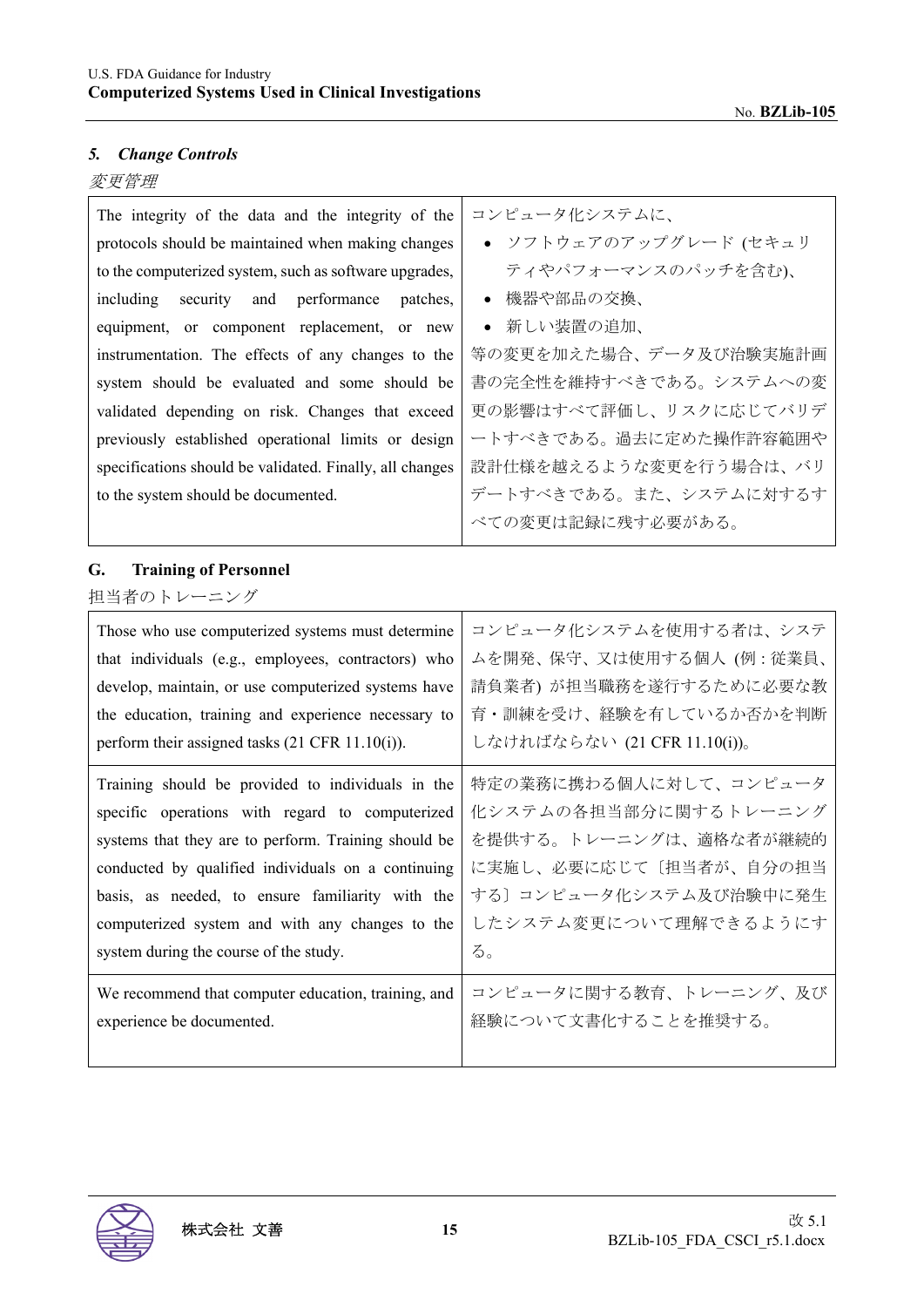#### **DEFINITIONS**

| The following is a list of definitions for terms used in,                                                                                                                                                                                                                                                                                                       | 本ガイダンスで用いる用語の定義一覧を以下に                                                                                                                  |
|-----------------------------------------------------------------------------------------------------------------------------------------------------------------------------------------------------------------------------------------------------------------------------------------------------------------------------------------------------------------|----------------------------------------------------------------------------------------------------------------------------------------|
| and for the purposes of, this guidance document.                                                                                                                                                                                                                                                                                                                | 示す。                                                                                                                                    |
| Audit Trail: For the purpose of this guidance, an<br>audit trail is a process that captures details such as<br>additions, deletions, or alterations of information in an<br>electronic record without obliterating the original<br>record. An audit trail facilitates the reconstruction of<br>the course of such details relating to the electronic<br>record. | 監査証跡: 本ガイダンスで監査証跡とは、電子記<br>録中の情報の追加/削除/変更の詳細を、元の<br>記録が分かるように記録するプロセスを指す。<br>監査証跡を利用することで電子記録に関するこ<br>のような詳細の一連の流れを再現しやすくな<br>る。       |
| Certified Copy: A certified copy is a copy of original                                                                                                                                                                                                                                                                                                          | 保証付き複写: 保証付き複写とは 原本情報のコ                                                                                                                |
| information that has been verified, as indicated by a                                                                                                                                                                                                                                                                                                           | ピーで、原本と同じ属性及び情報を持った正確                                                                                                                  |
| dated signature, as an exact copy having all of the                                                                                                                                                                                                                                                                                                             | な写しであると確認されたことが、日付を付し                                                                                                                  |
| same attributes and information as the original.                                                                                                                                                                                                                                                                                                                | た署名によって示されているもの。                                                                                                                       |
| Computerized System: A computerized system<br>includes computer hardware, software, and associated<br>documents (e.g., user manual) that create, modify,<br>maintain, archive, retrieve, or transmit in digital form<br>information related to the conduct of a clinical trial.                                                                                 | コンピュータ化システム: コンピュータ化システ<br>ムは、コンピュータのハードウェア、ソフトウ<br>ェア、及び関連文書(例:ユーザマニュアル)等<br>により構成され、治験実施に関するデジタル形<br>式の情報を作成/修正/維持管理/保存/取出<br>/伝送する。 |
| Direct Entry: Direct entry is recording data where an                                                                                                                                                                                                                                                                                                           | 直接入力:直接入力とは、データの最初の記録先                                                                                                                 |
| electronic record is the original means of capturing the                                                                                                                                                                                                                                                                                                        | が電子記録となるようにデータを記録すること                                                                                                                  |
| data. Examples are the keying by an individual of                                                                                                                                                                                                                                                                                                               | である。例えば、個人がシステムに原観察結果                                                                                                                  |
| original observations into a system, or automatic                                                                                                                                                                                                                                                                                                               | をキー入力したり、被験者の体重を測定する                                                                                                                   |
| recording by the system of the output of a balance that                                                                                                                                                                                                                                                                                                         | 「はかり」の出力値をシステムが自動的に記録                                                                                                                  |
| measures subject's body weight.                                                                                                                                                                                                                                                                                                                                 | したりすること。                                                                                                                               |
| Electronic Record: An electronic record is any                                                                                                                                                                                                                                                                                                                  | 電子記録:電子記録とは、コンピュータ・システ                                                                                                                 |
| combination of text, graphics, data, audio, pictorial, or                                                                                                                                                                                                                                                                                                       | ムによって作成/修正/維持管理/保存/取出                                                                                                                  |
| other information representation in digital form that is                                                                                                                                                                                                                                                                                                        | ╱配信されるテキスト、グラフィック、デー                                                                                                                   |
| created, modified, maintained, archived, retrieved, or                                                                                                                                                                                                                                                                                                          | タ、音声、画像、その他任意の情報の組み合わ                                                                                                                  |
| distributed by a computer system.                                                                                                                                                                                                                                                                                                                               | せをデジタル形式で表現したもの。                                                                                                                       |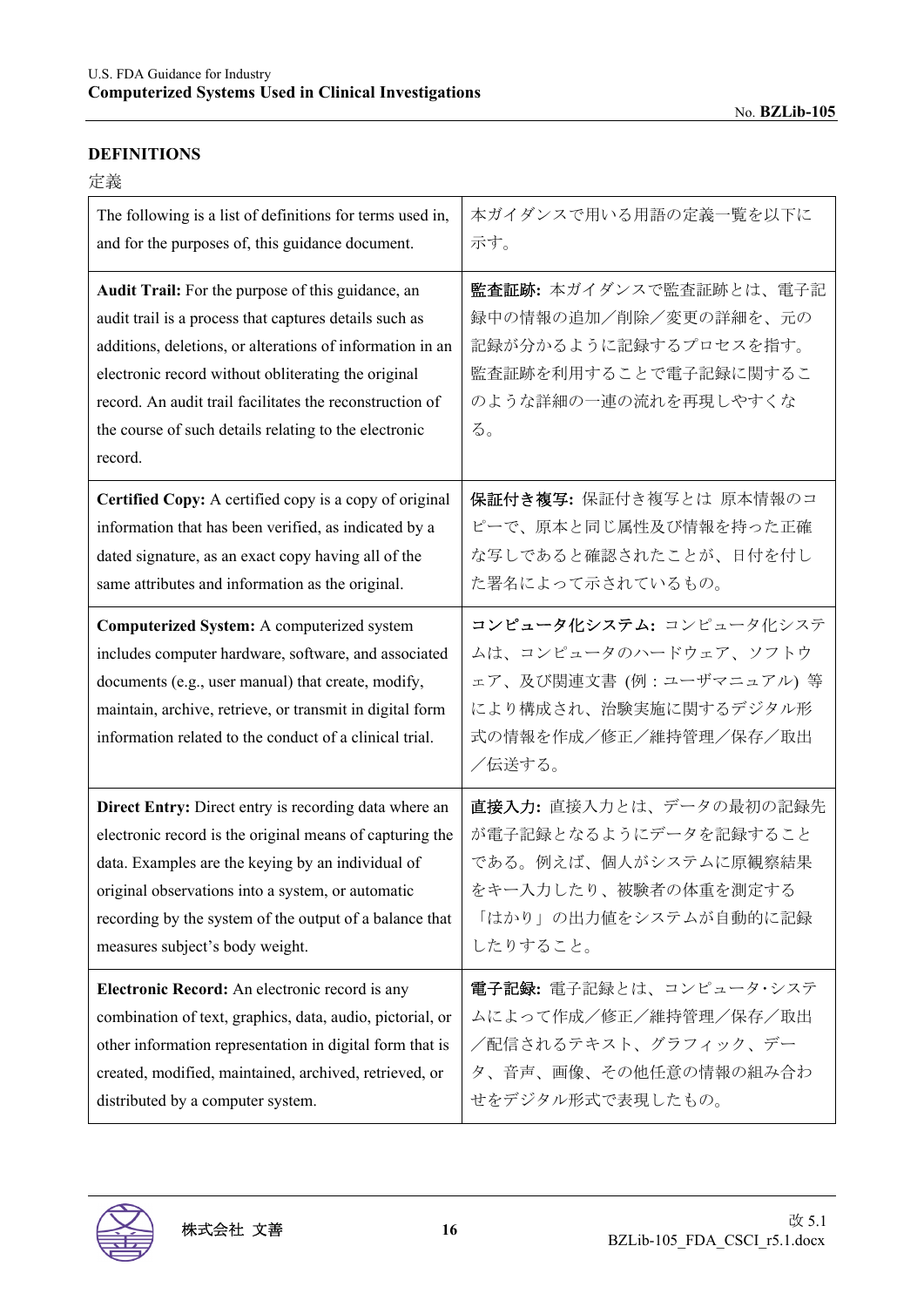| Original data: For the purpose of this guidance,<br>original data are those values that represent the first<br>recording of study data. FDA is allowing original<br>documents and the original data recorded on those<br>documents to be replaced by copies provided the<br>copies are identical and have been verified as such<br>(see FDA Compliance Policy Guide # 7150.13).                                                                                                                                                                                                                                             | 原データ: 本ガイダンスで原データとは、最初に<br>記録された治験データの値のことである。FDA<br>は内容が全く同一であり、そのことが検証され<br>ている場合、原資料、及び原資料に記録された<br>原データを、コピーで置き換えることを許可し<br>ている (FDA の「Compliance Policy Guide #<br>7150.13」を参照)。                                               |
|-----------------------------------------------------------------------------------------------------------------------------------------------------------------------------------------------------------------------------------------------------------------------------------------------------------------------------------------------------------------------------------------------------------------------------------------------------------------------------------------------------------------------------------------------------------------------------------------------------------------------------|-------------------------------------------------------------------------------------------------------------------------------------------------------------------------------------------------------------------------------------|
| <b>Source Documents: Original documents and records</b><br>including, but not limited to, hospital records, clinical<br>and office charts, laboratory notes, memoranda,<br>subjects' diaries or evaluation checklists, pharmacy<br>dispensing records, recorded data from automated<br>instruments, copies or transcriptions certified after<br>verification as being accurate and complete,<br>microfiches, photographic negatives, microfilm or<br>magnetic media, x-rays, subject files, and records kept<br>at the pharmacy, at the laboratories, and at medico-<br>technical departments involved in a clinical trial. | 原資料: [原資料とは] 以下のようなオリジナル<br>の文書及び記録を指す。<br>病院記録、診療録、検査ノート、メモ、被験<br>者の日記又は評価チェックリスト、投与記<br>録、自動計器の記録データ、正確かつ完全で<br>あることを検証した後に認証されたコピー又<br>は転写物、マイクロフィッシュ、写真のネ<br>ガ、マイクロフィルム又は磁気メディア、X<br>線写真、被験者のファイル、薬剤部門/ラボ<br>ラトリ/医療技術部門に保管される記録 |
| <b>Transmit:</b> Transmit is to transfer data within or<br>among clinical study sites, contract research<br>organizations, data management centers, sponsors, or<br>to FDA.                                                                                                                                                                                                                                                                                                                                                                                                                                                 | 伝送: 伝送とは、治験実施施設、開発業務受託機<br>関 (CRO)、データ管理センタ、治験依頼者が、<br>それぞれの組織内又は組織間でデータを転送す<br>ること。又は〔これらの組織から〕FDAに対し<br>て、データを転送すること。                                                                                                             |

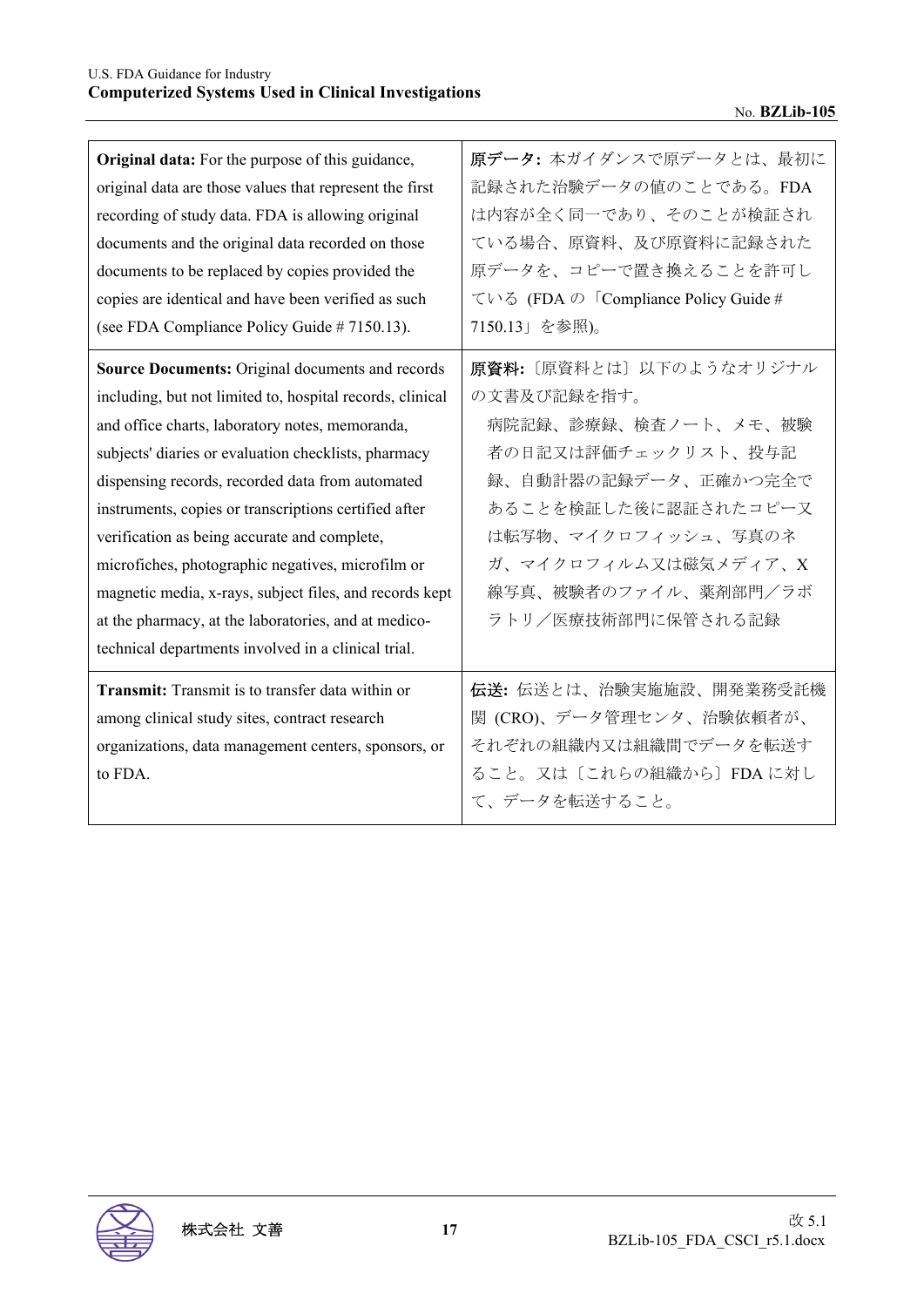### **REFERENCES**

参考文献

- FDA, 21 CFR Part 11, "Electronic Records; Electronic Signatures; Final Rule." Federal Register Vol. 62, No. 54, 13429, March 20, 1997.
- FDA, Compliance Program Guidance Manual, "Compliance Program 7348.810 Bioresearch Monitoring - Sponsors, Contract Research Organizations and Monitors," February 21, 2001.
- FDA, Compliance Program Guidance Manual, "Compliance Program 7348.811 Bioresearch Monitoring - Clinical Investigators," September 30, 2000.
- FDA, Good Clinical Practice VICH GL9.
- FDA, Guideline for the Monitoring of Clinical Investigations.
- FDA, Information Sheets for Institutional Review Boards and Clinical Investigators. http://www.fda.gov/ic/ohrt/irbs/default.htm
- FDA, E6 Good Clinical Practice: Consolidated Guidance. http://www.fda.gov/cder/guidance/959fnl.pdf.
- FDA, Part 11, Electronic Records; Electronic Signatures Scope and Application, 2003.
- FDA, General Principles of Software Validation; Guidance for Industry and FDA Staff.